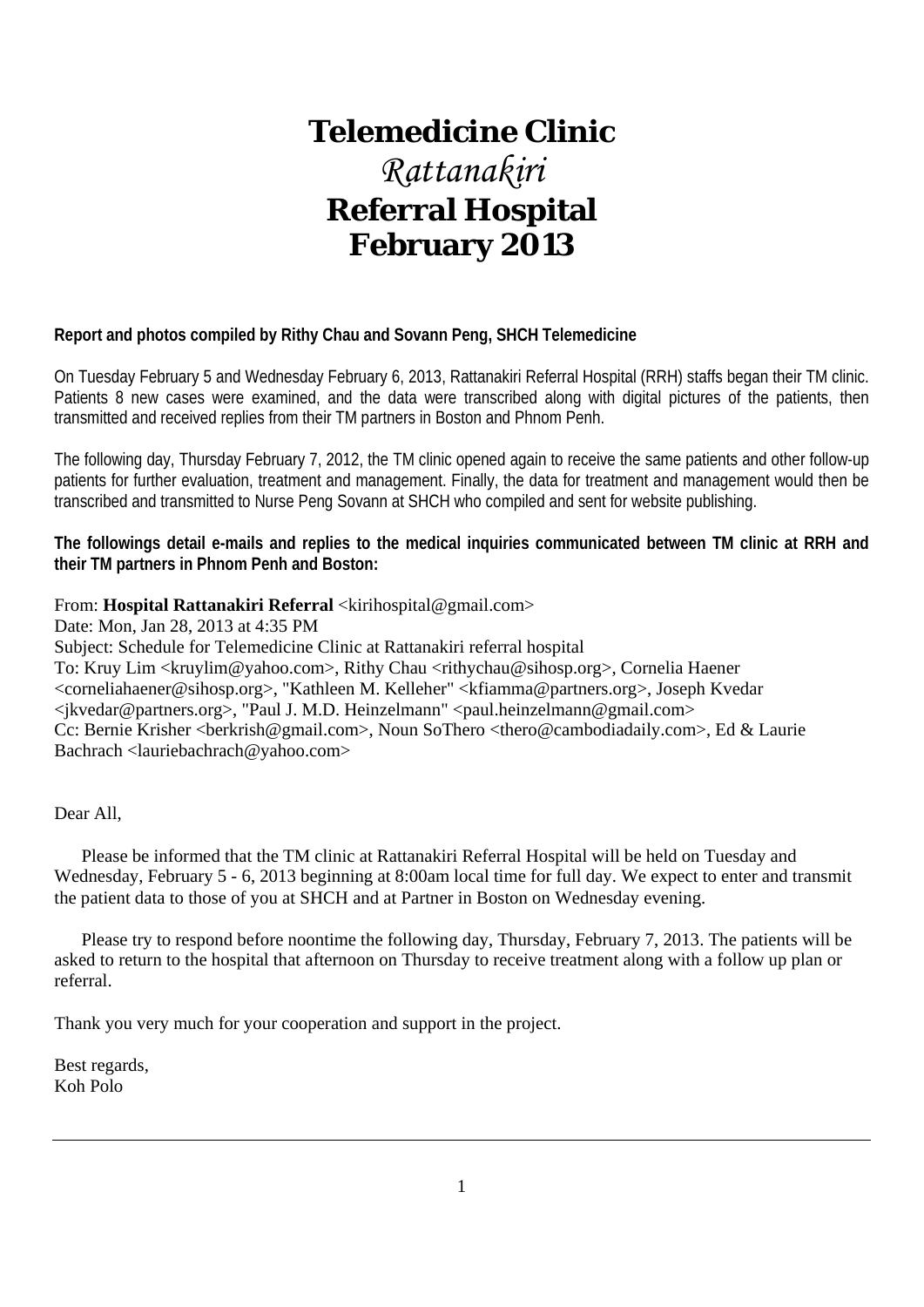# From: **Hospital Rattanakiri Referral** <kirihospital@gmail.com>

Date: Wed, Feb 6, 2013 at 4:40 PM Subject: Rattanakiri Telemedicine Clinic February 2013, Case#1, PY#RK00403, 55M To: Radiology Boston <radiologyexchange@gmail.com>, Rithy Chau <rithychau@sihosp.org>, Kruy Lim <kruylim@yahoo.com>, "Kathleen M. Kelleher" <kfiamma@partners.org>, Joseph Kvedar  $\langle$ ikvedar@partners.org>, "Paul J. M.D. Heinzelmann"  $\langle$ paul.heinzelmann@gmail.com> Cc: Bernie Krisher <br/> <br/>berkrish@gmail.com>, Noun SoThero <thero@cambodiadaily.com>, Ed & Laurie Bachrach <lauriebachrach@yahoo.com>

Dear all,

There are 8 new cases for Rattanakiri Telemedicine Clinic in February 2013. This is the case number 1, PY#RK00403, 55M and photos.

Best regards, Polo/Sovann

# **Rattanakiri Provincial Hospital Telemedicine Clinic with Sihanouk Hospital Center of HOPE and Center for Connected Health**



# **Patient: PY#RK00403, 55M (Prak Village, Samaky, Ochum)**

**Chief Complaint:** Dyspnea x one year

**HPI:** 55M, driver, presented with symptoms of dyspnea on exertion (moderate walking and working), fatigue, dizziness, lower extremities edema and dry cough. He

noted these symptoms became worse that made him discomfort in lying supine on the bed (orthopnea). He went to consult in private clinic and was treated with Diuretic and other few medicine (unknown name) which relieved the edema and dyspnea but these symptoms reappeared again and again. He was admitted to referral hospital for three times including this time due to severe dyspnea and edema. He was discharge from hospital with Digoxin treatment for about a few months but the symptoms were not well controlled. In the last month, he didn't take Digoxin with worse symptoms, he decided to come to referral hospital again. The doctor at referral hospital reported of heart murmur in the first two times of admission.

**PMH/SH:** he was diagnosed with gastritis in 2006 by Physician in Phnom Penh

**Family Hx:** None

**Social Hx**: Smoking 1pack of cig per day for over 20y, stopped for 7y, drinking about 1/2L per day for about 10y and stopped 7y



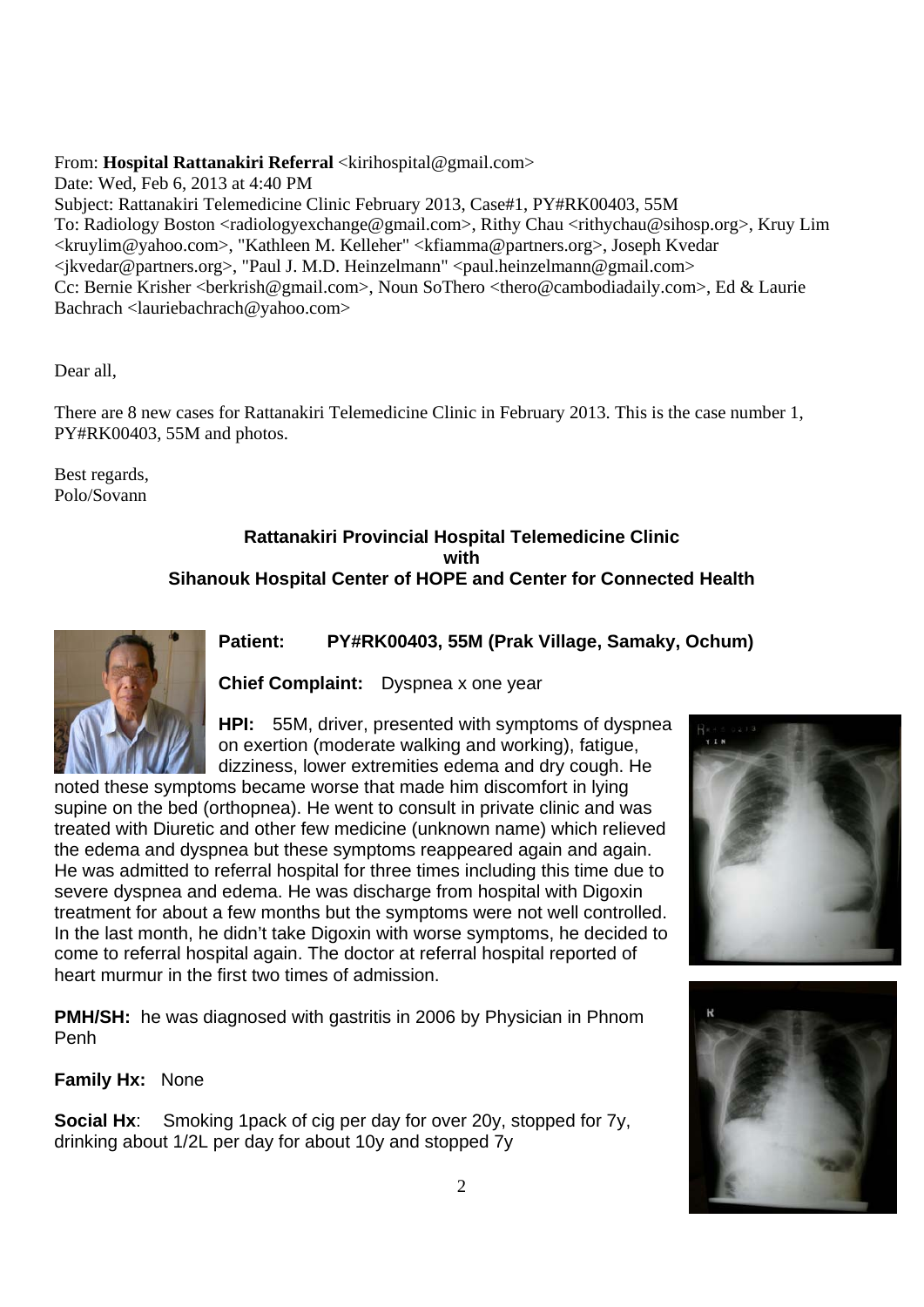**Medication:** (medication treated at referral hospital from February 2 to now)

- 1. Cimetidine 200mg 2t po bid
- 2. Metronidazole 250mg 2t po tid
- 3. Amoxicillin 500mg 1t po tid
- 4. Mg/Al(OH)3 1t po tid

# **Allergies:** NKDA

# **ROS:** Unremarkable



**General:** Look sick

**HEENT:** No oropharyngeal lesion, pink conjunctiva, no thyroid enlargement, no JVD, lymph node palpable

**Chest:** CTA bilaterally, no rales, no rhonchi; H RRR, no murmur

**Abdomen:** Soft, no distension, no tender, (+) BS, no HSM, no surgical scar

**Extremities/Skin:** No legs edema, no lesion, (+) dorsalis pedis and posterior tibial pulse

**MS/Neuro:** MS +5/5, motor and sensory intact, DTRs +2/4, normal gait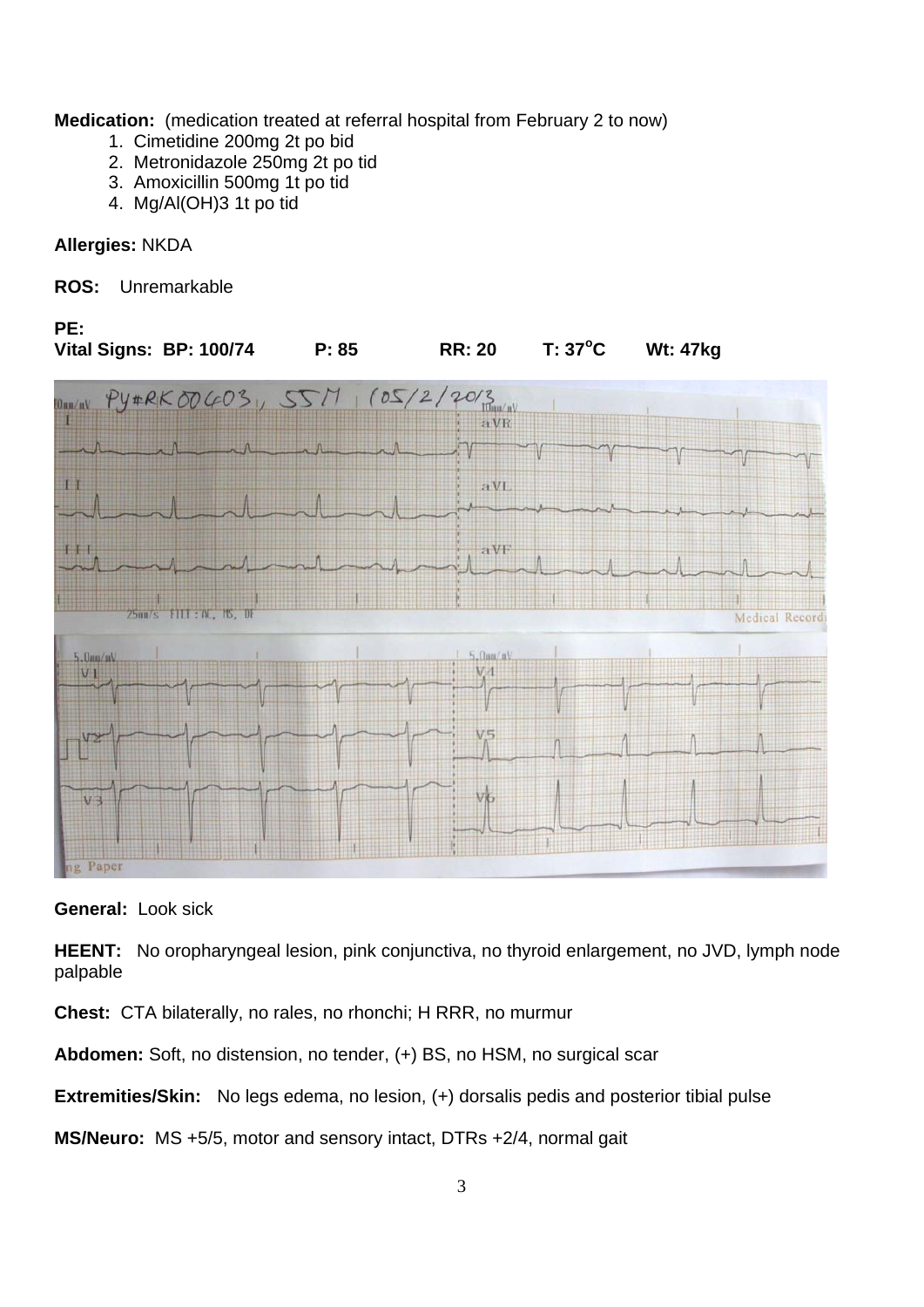# **Lab/Study:**

 RBS: 125mg/dl U/A: no leukocyte, no protein, no blood, no glucose EKG: attached CXR: cardiomegaly (picture attached)

# **Assessment:**

1. Heart failure

# **Plan:**

- 1. Digoxin 0.25mg 1/2t po qd
- 2. Furosemide 40mg 1/2t po qd
- 3. Draw blood for CBC, Lyte, Creat, and TSH at SHCH
- 4. Refer to Phnom Penh for 2D echo of the heart

# **Comments/Notes: Do you agree with my assessment and plan?**

# **Examined by: Nurse Sovann Peng by Examined by: Nurse Sovann Peng by Examined by: Nurse Sovann Peng by Example 2013**

Please send all replies to kirihospital@gmail.com and cc: to rithychau@sihosp.org

*The information transmitted in this e-mail is intended only for the person or entity to which it is addressed and may contain confidential and/or privileged material. Any review, retransmission, dissemination or other use of or taking of any action in reliance upon, this information by persons or entities other than the intended recipient is prohibited. If you received this e-mail in error, please contact the sender and delete material from any computer.*

No answer replied

From: **Hospital Rattanakiri Referral** <kirihospital@gmail.com>

Date: Wed, Feb 6, 2013 at 4:43 PM

Subject: Rattanakiri Telemedicine Clinic February 2013, Case#2, KO#RK00404, 50F

To: Kruy Lim <kruylim@yahoo.com>, "Kathleen M. Kelleher" <kfiamma@partners.org>, Joseph Kvedar <jkvedar@partners.org>, "Paul J. M.D. Heinzelmann" <paul.heinzelmann@gmail.com>, Rithy Chau <rithychau@sihosp.org>

Cc: Bernie Krisher <br/> <br/>berkrish@gmail.com>, Noun SoThero <thero@cambodiadaily.com>, Ed & Laurie Bachrach <lauriebachrach@yahoo.com>

Dear all,

This is case number 2, KO#RK00404, 50F and photos.

Best regards, Polo/Sovann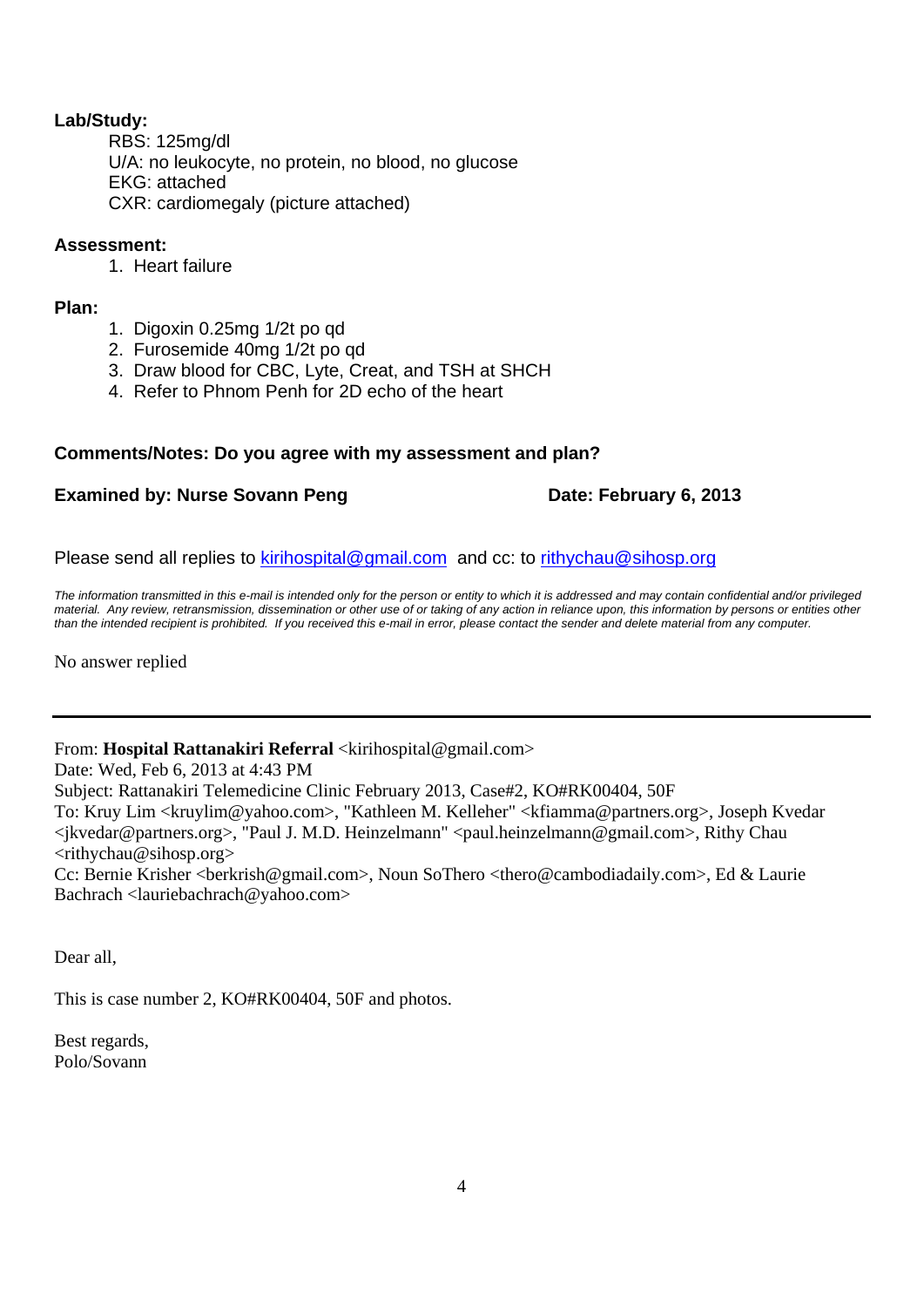# **Rattanakiri Provincial Hospital Telemedicine Clinic with Sihanouk Hospital Center of HOPE and Center for Connected Health**



**Patient:** KO#RK00404, 50years old female (Svay village, Beung kanseng commune, Banlung)

**Chief Complaint:** Epigastric pain, difficult to breathing, dyspepsia x 9months

**HPI:** This patient complain about epigastric pain radiation to scapular after meal may be haft hour and also frequency burping with sour taste and vomiting no hematemesis moreover feel gastric tenderness when after meal sometime

difficult to breathing may be 9 month a go. She was treated with Omeprazole, Ciprofloxacin, Fenofibrate, and Tinidazole but not better that why she come here.



**PMH/SH:** no HTN, no DMII, no past surgery

# **Family Hx:** None

**Social Hx:** No cig smoking, no tobacco chewing, she have 5 child. Her occupation is nurse

# **Medication:**

- 1. Omeprazole 20mg 1t qd
- 2. Ciprofloxacin 500mg 1t po bid
- 3. Tinidazole
- 4. Fenofibrate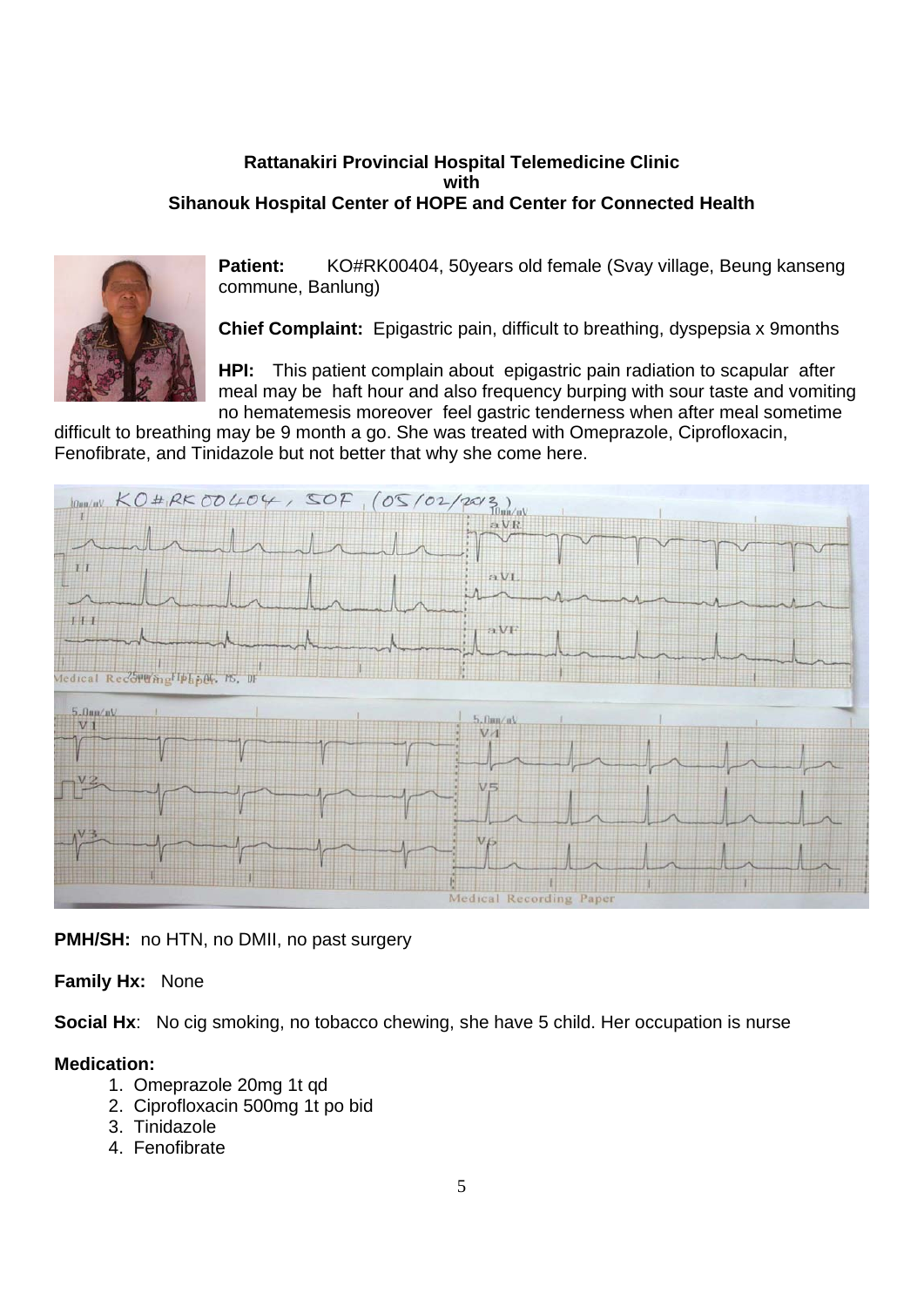# **Allergies:** NKDA

**ROS:** - abdomen :Epigastric tenderness

- lung : wheezing
- nose : rhinorrhea ang sneeezing, no nasnal polyp

# **PE:**

**Vital Signs: BP: 128/86 P: 86 RR: 20 T: 37<sup>o</sup> C Wt: 60 kg** 

**General:** Look stable

**HEENT:** No oropharyngeal lesion, pink conjunctiva, no thyroid enlargement, no neck lymph nodes palpable, no JVD

**Chest:** CTA bilaterally, no rales, no rhonchi; H RRR, no murmur

**Abdomen:** Soft, no distension, no tender, (+) BS, no HSM, no surgical scar

**Extremities/Skin:** No legs edema, no lesion, (+) dorsalis pedis and posterior tibial pulse, no foot wound

**MS/Neuro:** MS +5/5, motor and sensory intact, DTRs +2/4, normal gait

# **Lab/Study:**

H –pylori (+),Triglyceride 288mg/dl , Hb : 13.4g/dl , Ht : 40% , RBC : 4910000mm3

# **Assessment:**

- 1. PUD
- 2. GERD

# **Plan:**

- 1. Metronidazole 250mg po bid for 14d
- 2. Amoxicillin 500mg 2t po bid for 14d
- 3. Omeprazole 20mg 1t po bid for 14d
- 4. Metoclopramide 10mg 1t po qhs for 14d
- 5. GERD prevention education

# **Comments/Notes: Do you agree with my assessment and plan?**

# **Examined by: Miss Lam Srey Aun (medical student) Date: February 6, 2013**

Please send all replies to kirihospital@gmail.com and cc: to rithychau@sihosp.org

*The information transmitted in this e-mail is intended only for the person or entity to which it is addressed and may contain confidential and/or privileged material. Any review, retransmission, dissemination or other use of or taking of any action in reliance upon, this information by persons or entities other than the intended recipient is prohibited. If you received this e-mail in error, please contact the sender and delete material from any computer.*

No answer replied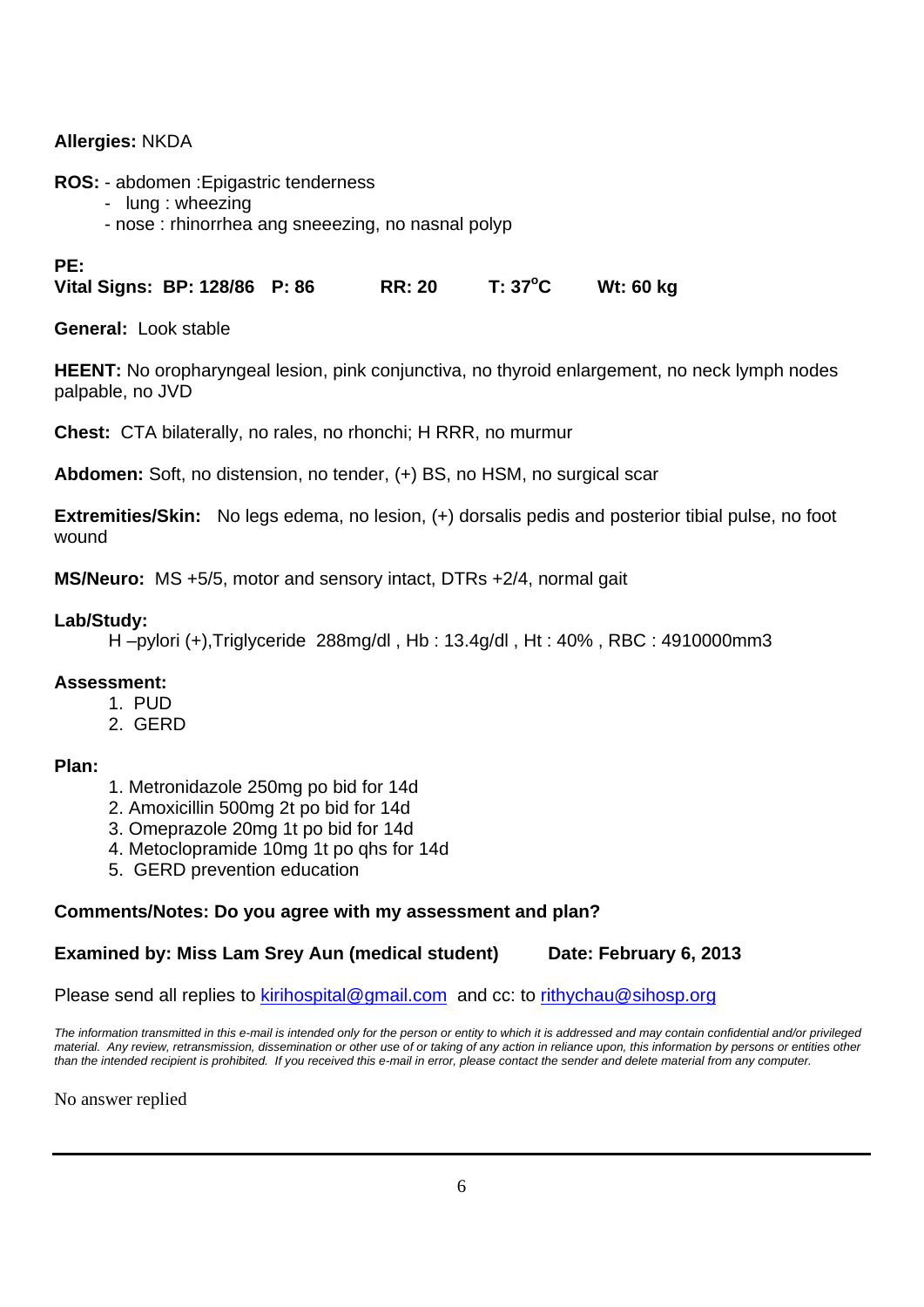# From: **Hospital Rattanakiri Referral** <kirihospital@gmail.com>

Date: Wed, Feb 6, 2013 at 4:50 PM

Subject: Rattanakiri Telemedicine Clinic February 2013, Case#3, SS#RK00405, 55M

To: Cornelia Haener <corneliahaener@sihosp.org>, "Kathleen M. Kelleher" <kfiamma@partners.org>, Joseph Kvedar <jkvedar@partners.org>, "Paul J. M.D. Heinzelmann" <paul.heinzelmann@gmail.com>, Rithy Chau <rithychau@sihosp.org>, Kruy Lim <kruylim@yahoo.com>

Cc: Bernie Krisher <berkrish@gmail.com>, Noun SoThero <thero@cambodiadaily.com>, Ed & Laurie Bachrach <lauriebachrach@yahoo.com>

Dear all,

This is case number 3, SS#RK00405, 55M and photos.

Best regards, Polo/Sovann

# **Rattanakiri Provincial Hospital Telemedicine Clinic with Sihanouk Hospital Center of HOPE and Center for Connected Health**



**Patient: SS#RK00405, 55M (Kork, Bor Keo)** 

**Chief Complaint:** Neck mass x 8 years

**HPI:** 55M, farmer, presented with a small lump about bean size on the left anterior of the neck and developed to about thumb size in two years without symptoms of palpitation, tremor, heat intolerance and weight loss. He noted the mass progressively developed to about 4 x 5cm and noticed tension on the neck

while flexing down and turn head to the left.

**PMH/SH:** Unremarkable

**Family Hx:** No family member with goiter, no HTN, no DMII

**Social Hx:** Smoking 1 pack of cigarrete per day for over 10y, stopped 3y; casual EtOH

**Medication:** None

**Allergies:** NKDA

**ROS:** Unremarkable

# **PE:**

**Vital Signs: BP: 108/75 P: 72 RR: 20 T: 37<sup>o</sup> Wt: 47kg** 

**General:** Look stable



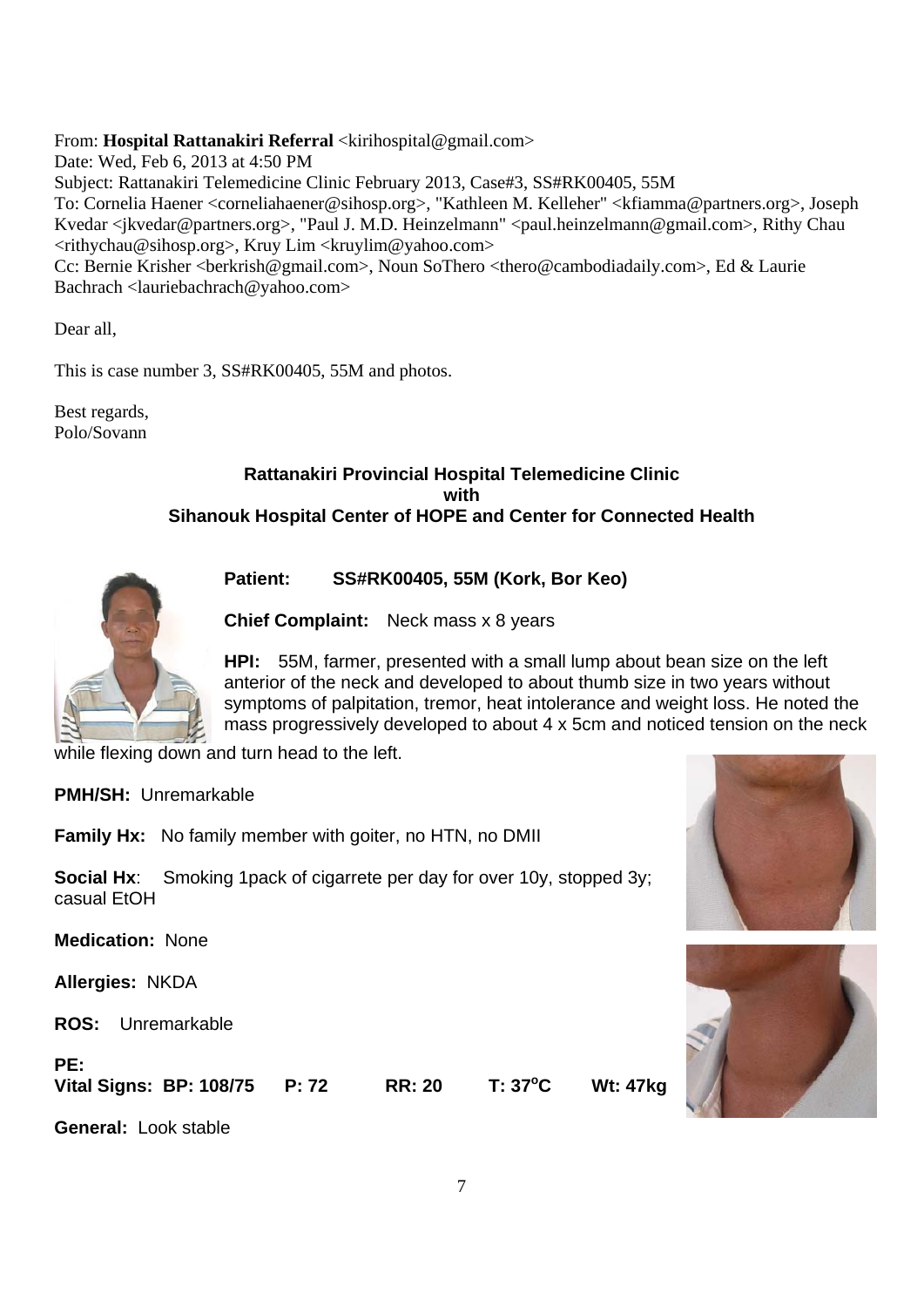**HEENT:** Mass about 4x5cm on left anterior and other mass about 2x3cm on right anterior, smooth surface, regular border, mobile on swallowing, no tender, no bruit, no lymph node palpable; No oropharyngeal lesion, pink conjunctiva.

**Chest:** CTA bilaterally, no rales, no rhonchi; H RRR, no murmur

**Abdomen:** Soft, no distensión, no tender, (+) BS, no HSM, no surgical scar

**Extremities/Skin:** No legs edema, no lesion, (+) dorsalis pedis and posterior tibial pulse

**MS/Neuro:** MS +5/5, motor and sensory intact, DTRs +2/4, normal gait

# **Lab/Study:**

Neck mass ultrasound: neck tumor (ultrasound picture attached)

# **Assessment:**

- 1. Goiter
- 2. Neck tumor??

# **Plan:**

1. Draw blood for TSH at SHCH

# **Comments/Notes: Do you agree with my assessment and plan?**

# **Examined by: Nurse Sovann Peng <b>Date: February 6, 2013**

Please send all replies to kirihospital@gmail.com and cc: to rithychau@sihosp.org

*The information transmitted in this e-mail is intended only for the person or entity to which it is addressed and may contain confidential and/or privileged material. Any review, retransmission, dissemination or other use of or taking of any action in reliance upon, this information by persons or entities other than the intended recipient is prohibited. If you received this e-mail in error, please contact the sender and delete material from any computer.*

No answer replied

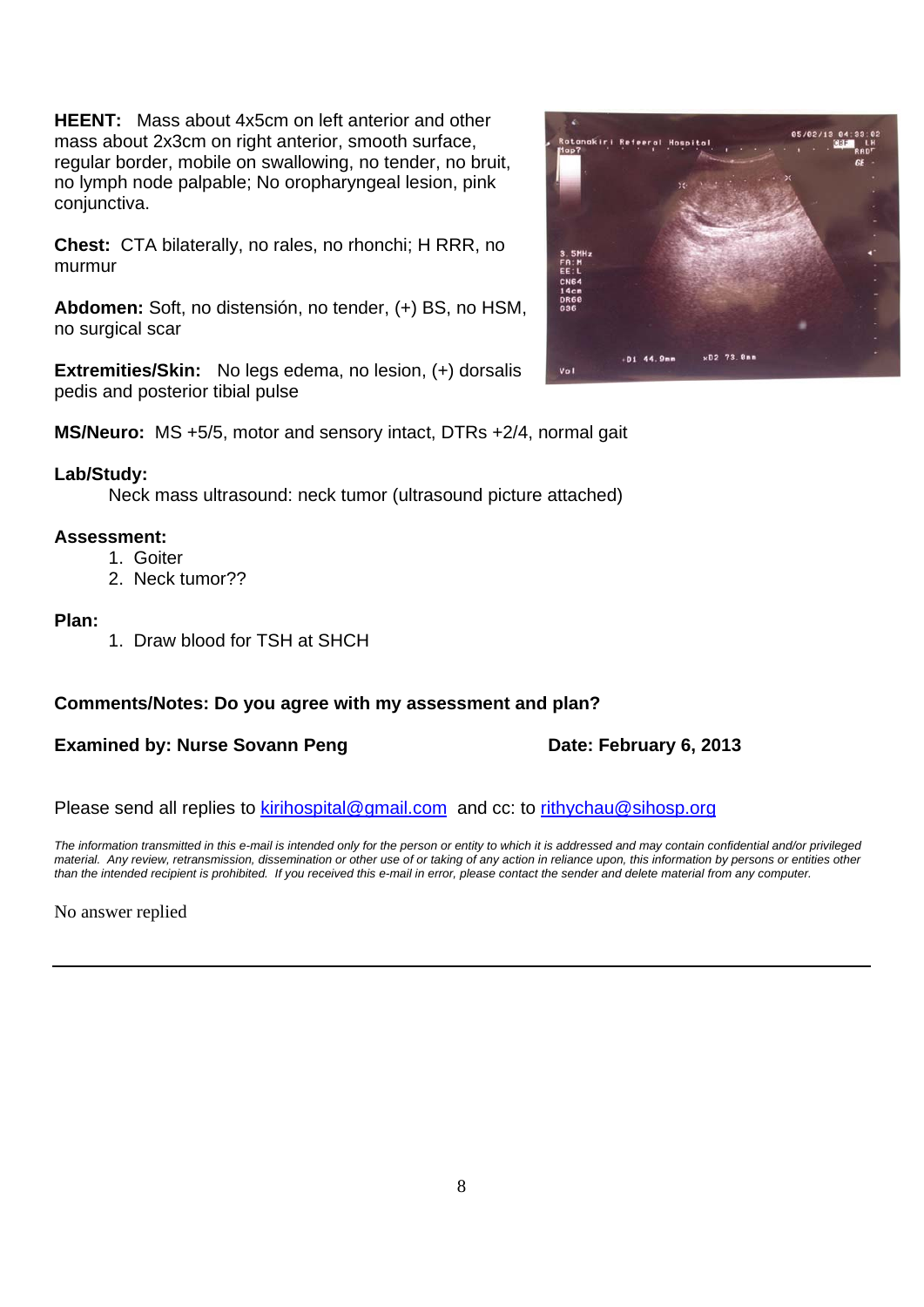# From: **Hospital Rattanakiri Referral** <kirihospital@gmail.com>

Date: Wed, Feb 6, 2013 at 4:53 PM Subject: Rattanakiri Telemedicine Clinic February 2013, Case#4, LH#RK00406, 44F To: "Kathleen M. Kelleher" <kfiamma@partners.org>, Joseph Kvedar <jkvedar@partners.org>, "Paul J. M.D. Heinzelmann" <paul.heinzelmann@gmail.com>, Rithy Chau <rithychau@sihosp.org>, Kruy Lim <kruylim@yahoo.com>, Cornelia Haener <corneliahaener@sihosp.org> Cc: Bernie Krisher <br/> <br/>berkrish@gmail.com>, Noun SoThero <thero@cambodiadaily.com>, Ed & Laurie Bachrach <lauriebachrach@yahoo.com>

Dear all,

This is case number 4, LH#RK00406, 44F and photos.

Best regards, Polo/Sovann

# **Rattanakiri Provincial Hospital Telemedicine Clinic with Sihanouk Hospital Center of HOPE and Center for Connected Health**



# **Patient: LH#RK00406, 44F (7 Makara Village, LBS, Banlung)**

**Chief Complaint:** Dysuria x 5months

**HPI:** 44F, housewife, presented with symptoms of dysuria, frequency, urgency of urination and residual urine, and also milky vaginal discharge, fishy smelling, pruritus. She got consultation at private clinic, abdominal ultrasound was done with conclusion of right kidney stone and she was treated with two kinds of medicine (unknown name) bid for 10d. She noted less vaginal discharge but the urinary symptoms still

persist with supra-pubic pain.

| <b>PMH/SH:</b> Unremarkable                                                                            |  |  |  |  |
|--------------------------------------------------------------------------------------------------------|--|--|--|--|
| <b>Family Hx:</b> no HTN, no DMII                                                                      |  |  |  |  |
| <b>Social Hx:</b> No cig smoking, casual EtOH, 5 children                                              |  |  |  |  |
| <b>Medication:</b> Traditional medicine                                                                |  |  |  |  |
| <b>Allergies: NKDA</b>                                                                                 |  |  |  |  |
| <b>ROS:</b> No GI complaint, normal bowel movement                                                     |  |  |  |  |
| PE:<br>$T: 37^{\circ}C$<br>Vital Signs: BP: 104/76<br><b>P:</b> 81<br><b>RR: 20</b><br><b>Wt: 62kg</b> |  |  |  |  |
| <b>General: Look stable</b>                                                                            |  |  |  |  |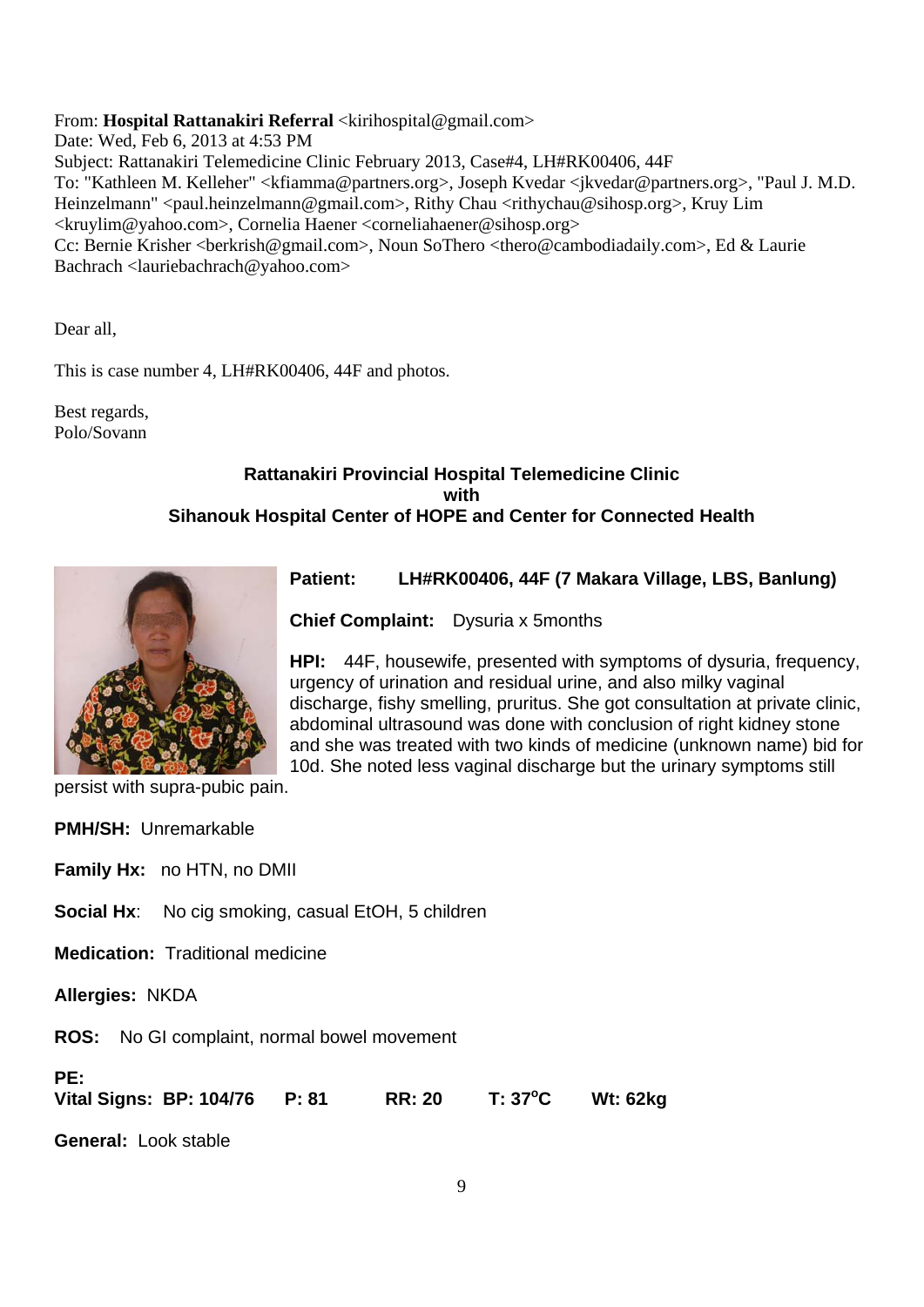**HEENT:** No oropharyngeal lesion, pink conjunctiva, no thyroid enlargement, no neck lymph node palpable, no JVD

**Chest:** CTA bilaterally, no rales, no rhonchi; H RRR, no murmur

**Abdomen:** Soft, no distension, no tender, (+) BS, no HSM, no surgical scar, no CVA tenderness

**Extremities/Skin:** No legs edema, no lesion, (+) dorsalis pedis and posterior tibial pulse

**MS/Neuro:** MS +5/5, motor and sensory intact, DTRs +2/4, normal gait

# **Lab/Study:**

 Abdominal ultrasound conclusion: Right kidney stone 8mm (August 1, 2012) U/A: leukocyte trace, no glucose, no blood, no protein

# **Assessment:**

- 1. Right kidney stone
- 2. Cystitis
- 3. Bacterial vaginosis

# **Plan:**

- 1. Drink plenty of water
- 2. Ciprofloxacin 500mg 1t po bid for 10d
- 3. Metronidazole 250mg 2t tid for 10d

# **Comments/Notes: Do you agree with my assessment and plan?**

# **Examined by: Nurse Sovann Peng Date: February 6, 2013**

Please send all replies to kirihospital@gmail.com and cc: to rithychau@sihosp.org

*The information transmitted in this e-mail is intended only for the person or entity to which it is addressed and may contain confidential and/or privileged material. Any review, retransmission, dissemination or other use of or taking of any action in reliance upon, this information by persons or entities other than the intended recipient is prohibited. If you received this e-mail in error, please contact the sender and delete material from any computer.*

No answer replied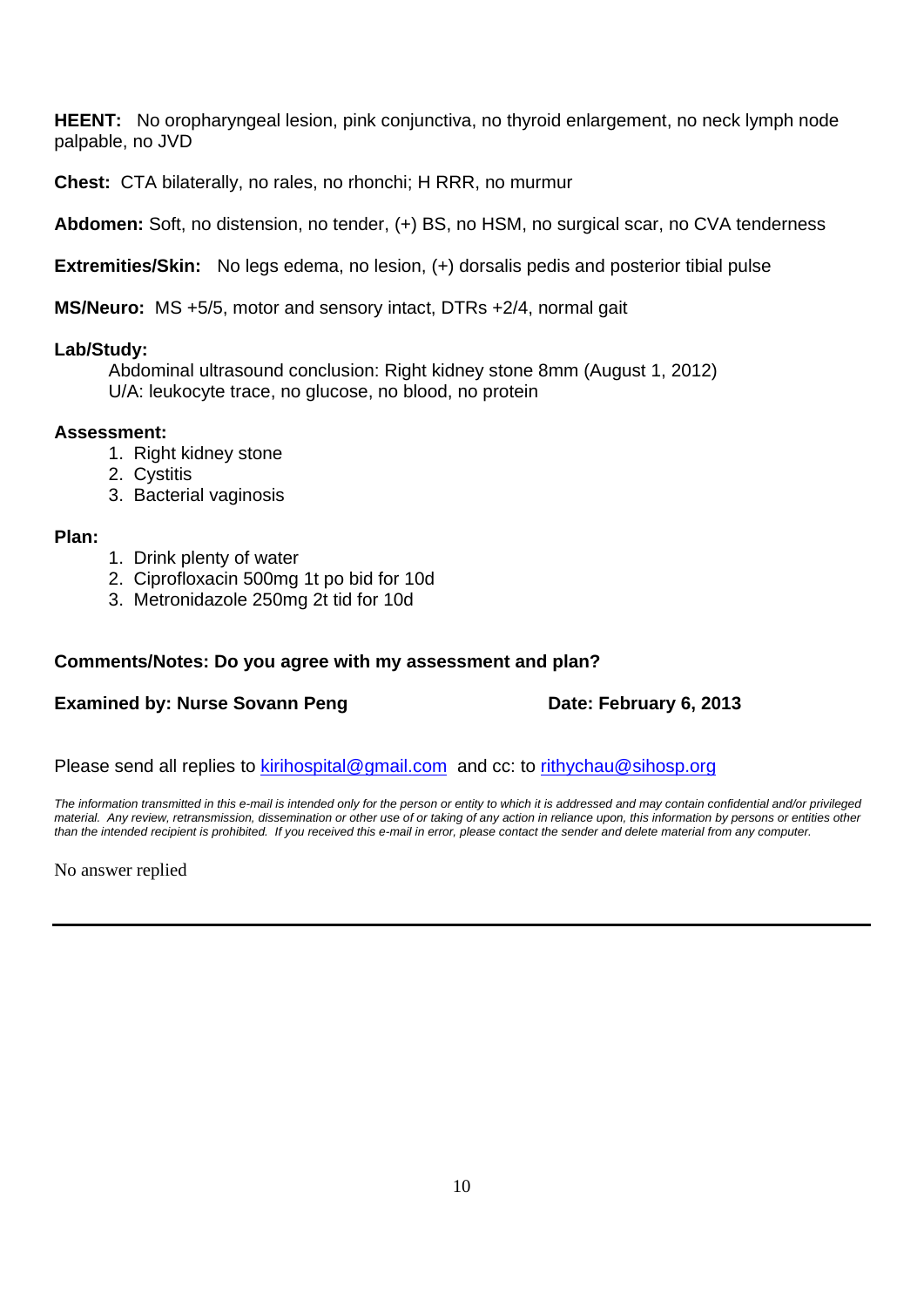From: Hospital Rattanakiri Referral <kirihospital@gmail.com>

Date: Wed, Feb 6, 2013 at 5:00 PM Subject: Rattanakiri Telemedicine Clinic February 2013, Case#5, ES#RK00407, 20F To: Joseph Kvedar <jkvedar@partners.org>, "Paul J. M.D. Heinzelmann" <paul.heinzelmann@gmail.com>, Rithy Chau <rithychau@sihosp.org>, Kruy Lim <kruylim@yahoo.com>, Cornelia Haener <corneliahaener@sihosp.org>, "Kathleen M. Kelleher" <kfiamma@partners.org> Cc: Bernie Krisher <br/> <br/>berkrish@gmail.com>, Noun SoThero <thero@cambodiadaily.com>, Ed & Laurie Bachrach <lauriebachrach@yahoo.com>

Dear all,

This is case number 5, ES#RK00407, 20F and photos.

Best regards, Polo/Sovann

# **Rattanakiri Provincial Hospital Telemedicine Clinic with Sihanouk Hospital Center of HOPE and Center for Connected Health**



**Patient:** ES#RK00407, 20F (Yern village, Kork commune, Bokeo district)

**Chief Complaint:** Exophthalmia, difficult to breathing, palpitation, thyroid enlargement

**HPI:** She has got thyroid gland enlargement may be 1 year ago and then start exophthalmic of both side and also palpitation, SOB, heat intolerance, hair loss, dry mouth perhaps 5 month ago. She had consultation at KHMER– SOVIET Friendship hospital in Phnom Penh and treatment with 3 kinds of

medication (unknown name) bid for about two months. She was not able to return for follow up due to financial reason for about one month.

**PMH/SH:** no HTN, no DMII, no past surgery.

**Family Hx:** Grandfather with HTN and diabetic

**Social Hx:** No cig smoking, no tobacco chewing

**Medication:** None

**Allergies:** NKDA

- **ROS:** head: hair loss, headache, no trauma
	- Ear: tinitus, no discharge
	- Heart: tachycardia, SOB, palpitation
	- GI: no diarrhea or constipation
	- Mense: Irregular
	- Neuron: no tremor



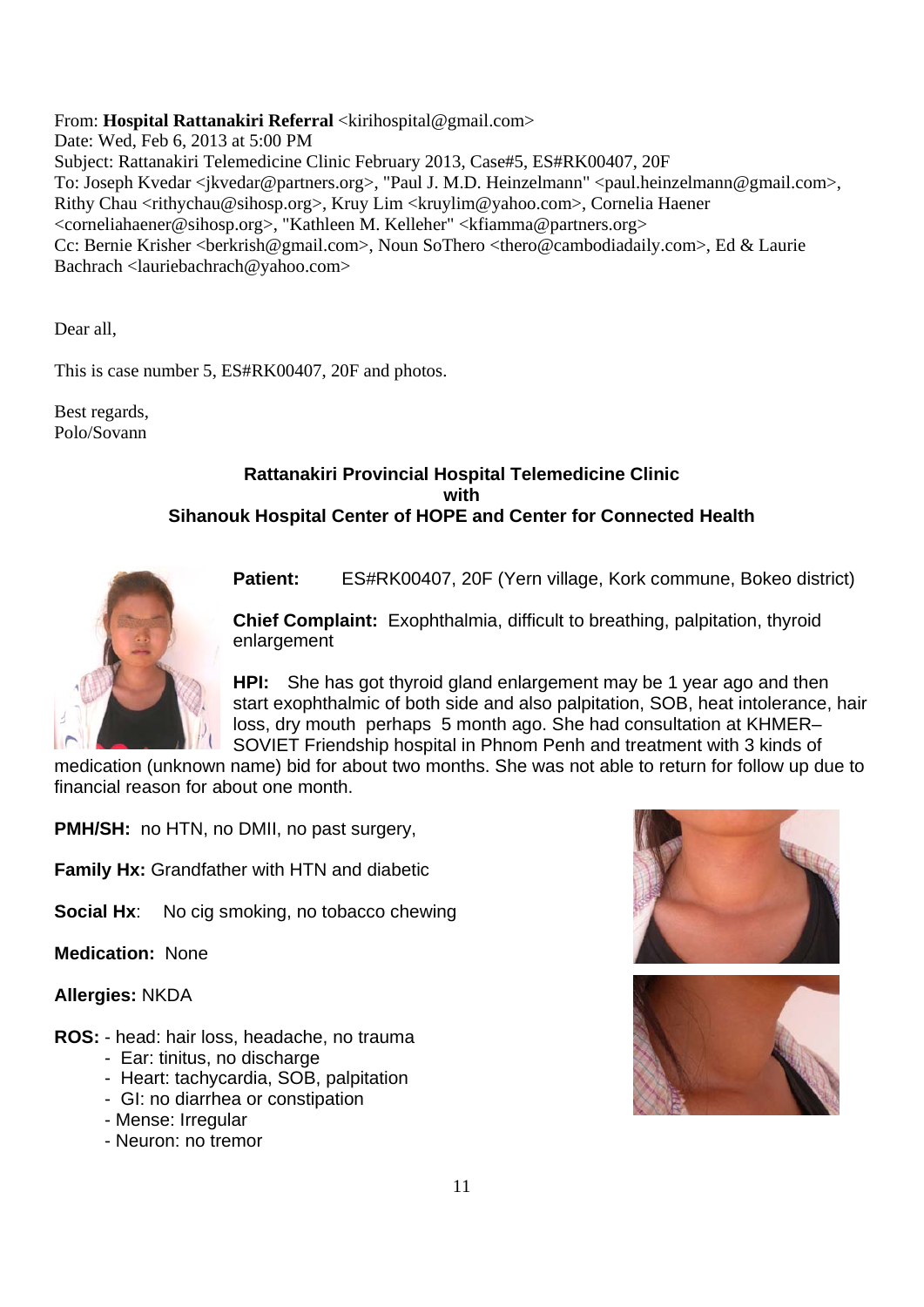#### **PE: Vital Signs: BP: 119/71mmHg P: 118/mn RR: 28 T: 37<sup>o</sup> C Wt: 53 kg**

**General:** Look stable

**HEENT:** No oropharyngeal lesion, pink conjunctiva, thyroid enlargement about 4x5cm, pulsatile with palpation, soft, smooth surface, regular border, mobile with swallowing, no tender, no bruit, no neck lymph nodes palpable, JVD

-Eye: exophthalmic of both side

**Chest:** CTA bilaterally, no rales, no rhonchi; H RRR, no murmur

**Abdomen:** Soft, no distensión, no tender, (+) BS, no HSM, no surgical scar

**Extremities/Skin:** No legs edema, no lesion, (+) dorsalis pedis and posterior tibial pulse,

**MS/Neuro:** MS +5/5, motor and sensory intact, DTRs +2/4, normal gait

**Lab/Study:** None

# **Assessment:**

1. Hyperthyroidism?

**Plan:**

- 1. Propranolol 40mg 1/4t po bid
- 2. Draw blood for TSH and FreT4 at SHCH

# **Comments/Notes: Do you agree with my assessment and plan?**

**Examined by: Miss Lam Srey Aun (medical student) Date: February 6, 2013**

Please send all replies to kirihospital@gmail.com and cc: to rithychau@sihosp.org

*The information transmitted in this e-mail is intended only for the person or entity to which it is addressed and may contain confidential and/or privileged material. Any review, retransmission, dissemination or other use of or taking of any action in reliance upon, this information by persons or entities other than the intended recipient is prohibited. If you received this e-mail in error, please contact the sender and delete material from any computer.*

No answer replied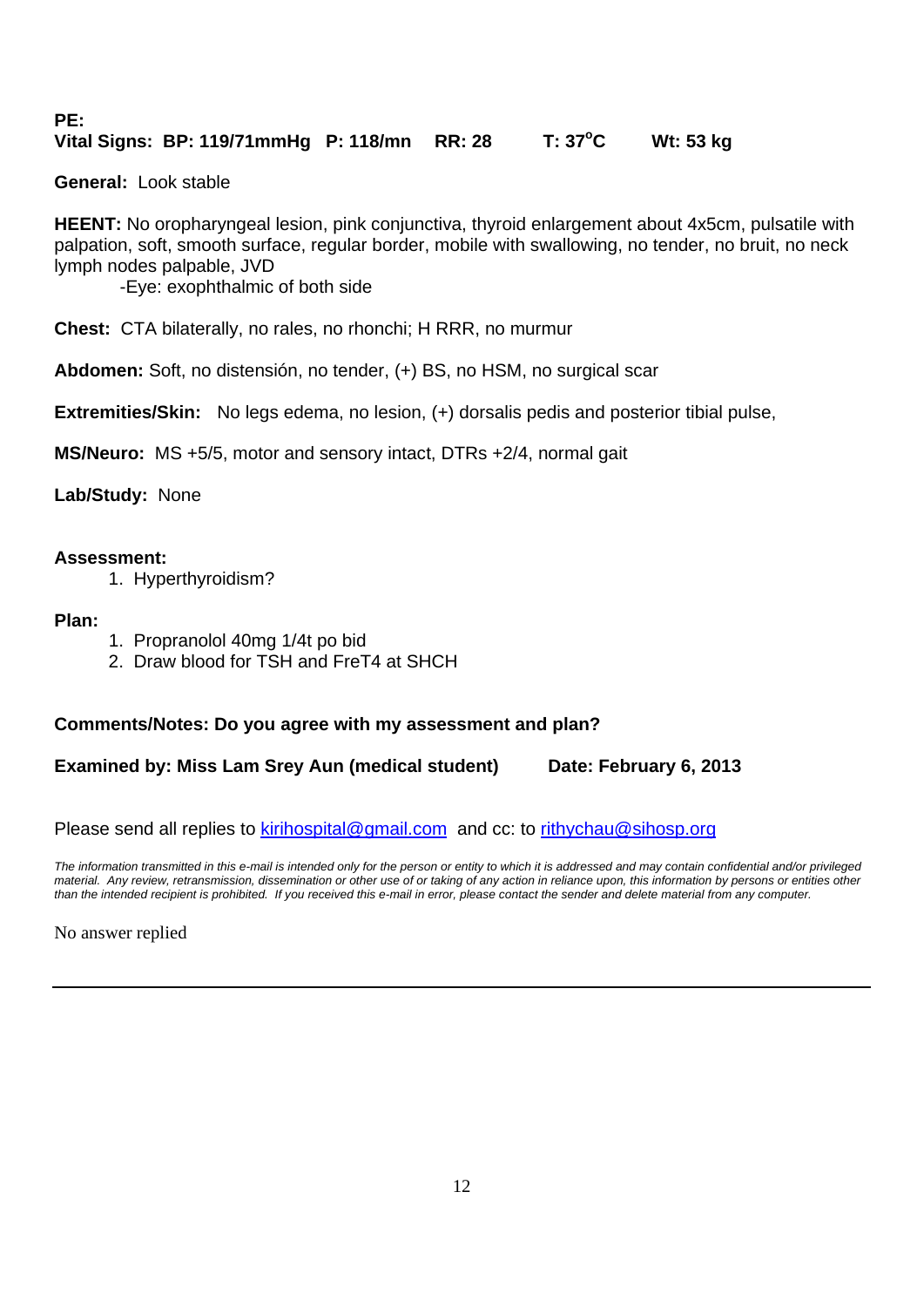# From: **Hospital Rattanakiri Referral** <kirihospital@gmail.com>

Date: Wed, Feb 6, 2013 at 5:18 PM

Subject: Rattanakiri Telemedicine Clinic February 2013, Case#6, KS#RK00408, 33M To: Radiology Boston <radiologyexchange@gmail.com>, Cornelia Haener <corneliahaener@sihosp.org>, "Paul J. M.D. Heinzelmann" <paul.heinzelmann@gmail.com>, Joseph Kvedar <jkvedar@partners.org>, "Kathleen M. Kelleher" <kfiamma@partners.org>, Rithy Chau <rithychau@sihosp.org>, Kruy Lim <kruylim@yahoo.com>

Cc: Bernie Krisher <br/> <br/>berkrish@gmail.com>, Noun SoThero <thero@cambodiadaily.com>, Ed & Laurie Bachrach <lauriebachrach@yahoo.com>

Dear all,

This is the case number 6, KS#RK00408, 33M and photos.

Best regards, Polo/Sovann

# **Rattanakiri Provincial Hospital Telemedicine Clinic with Sihanouk Hospital Center of HOPE and Center for Connected Health**



# **Patient: KS#RK00408, 33M (Krobey, Kbal Romeang, Se San)**

**Chief Complaint:** Seizure x 1 week

**HPI:** Patient has been transferred to hospital after having convulsions and "hyperactivity" at home off and on after alcohol binge drinking with his relatives. Patient has symptoms of visual hallucinations with purposeless picking behavior,

tremor, patient speaks to himself. Yesterday while he was admitted at the Rattanakiri Referral Hospital, patient became very agitated and walked around the hallway and fell from stairs banging his left knee twice on the step. The knee became swollen and developed hematoma, tenderness and edema. He still became agitated easily with moderate tremor, altered mental status; no fever, no cough, no syncope, no urine or stool incontinence; at the hospital ER during first day, he was treated with D10% IV, B1 250mg PO, Amitriptyline 25mg PO and when admitted to MW, he was given D50% IV bid, Amitriptyline PO, Diazepam 20mg PO bid, B1 250mg tid, and Chlorpromazine 35mg PO tid. But status was not much improved. Then he was referred to Telemedicine Clinic/Service.

**PMH/SH:** Previous seizure activities related to heavy EtOH consumption about 3x q2months

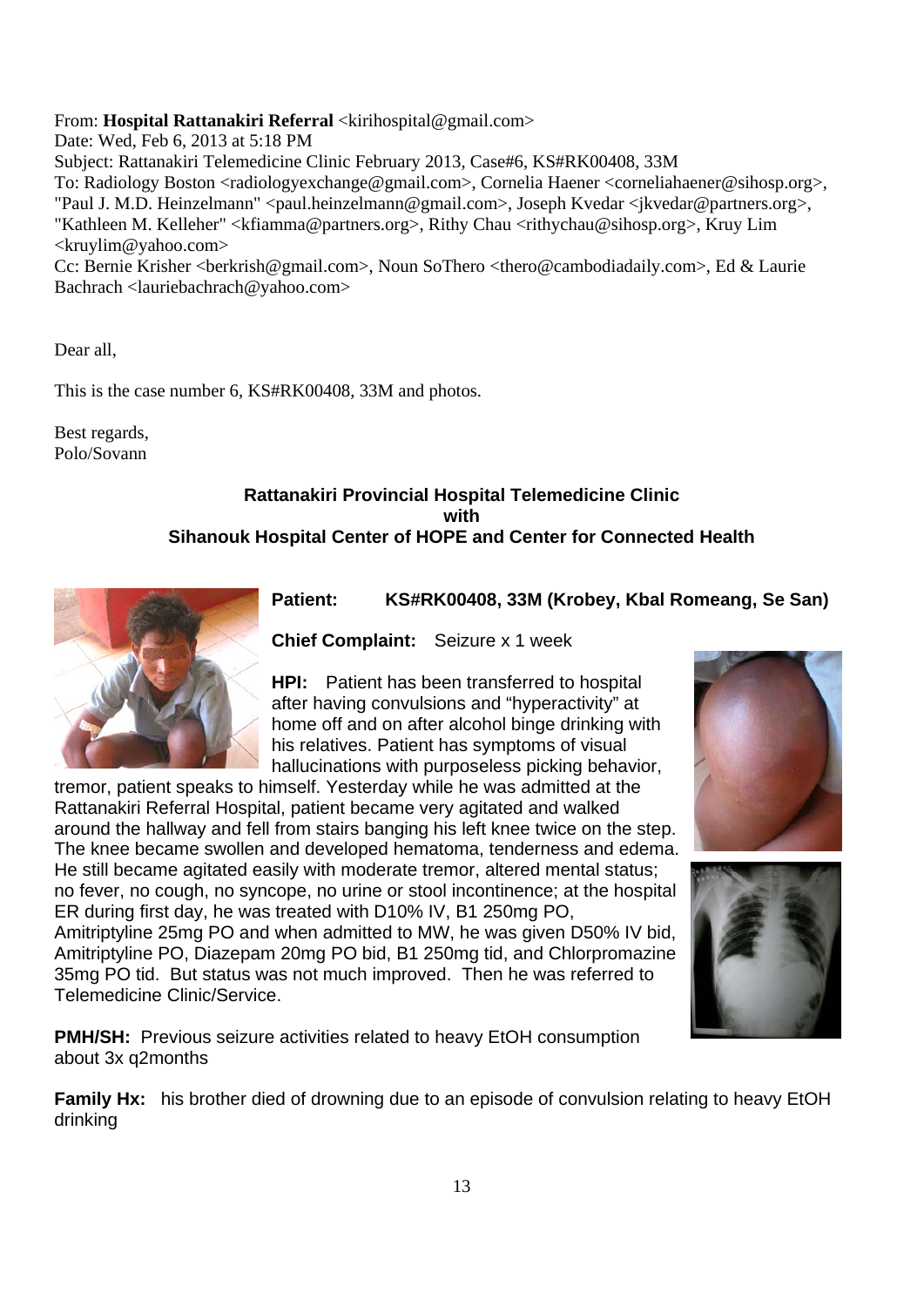**Social Hx:** Has been binge drinking alcohol for 14 years. Lives with wife (married 4 years) as farmer. No children. No Smoke.

**Medication:** None

**Allergies:** NKDA

**PE:** 

**ROS:** Unremarkable



#### **Vital Signs: BP: 110/70 P: 130 RR: 22 T: 37<sup>o</sup> C Wt: ?**

**General:** cachectic, disoriented x3, not diaphoretic

**HEENT:** Normocephalic, PERRLA, no oropharyngeal lesion, no palpable LN, no thyromegaly, no JVD, no bruit

**Chest:** normal symmetric vesicular breathing sounds, +tachycardia, reg rhythm, no murmur.

**Abdomen:** flat and supple abdomen, normal perístasis, no hepatosplenomegaly, no ascites, no CVA tenderness

**Extremities/Skin:** left knee severe edema, ecchymose, severe tenderness, and erythema, gap in patella with possible dislocation or subluxation or fx; no needle marks on extreminties.

**MS/Neuro:** limited ROM L knee due to severe pain and swelling, good pedal pulses bilat, sensory not able to check; no lymphadenopathy both groin areas;

# **Lab/Study:**

WBC: 9100 ; Platelets: 109000 ; random glucose: 165 ; SGOT: 84 ; SGPT: 76; RBS=216mg/dL, UA=normal and CXR and L knee x-rays as attached, add'l lab: MCV, Albumine--pending

# **Assessment:**

- 1. Alcohol Withdrawal Syndrome
- 2. Left Patella Fx
- 3. Psychosis  $2<sup>nd</sup>$  to 1
- 4. Malnutritient 2<sup>nd</sup> 1
- 5. Hyperglycemia (2<sup>nd</sup> to EtOH consumption??)
- 6. Tachycardia  $2<sup>nd</sup> 1$

# **Plan:**

- 1. NSS IV fluid infiltration
- 2. Diazepam 10mg IV bid per agitation
- 3. Chlorpromazine 35mg po tid
- 4. Propranolol 40mg ¼ po bid
- 5. B-complex 10cc with NSS qd x 3d

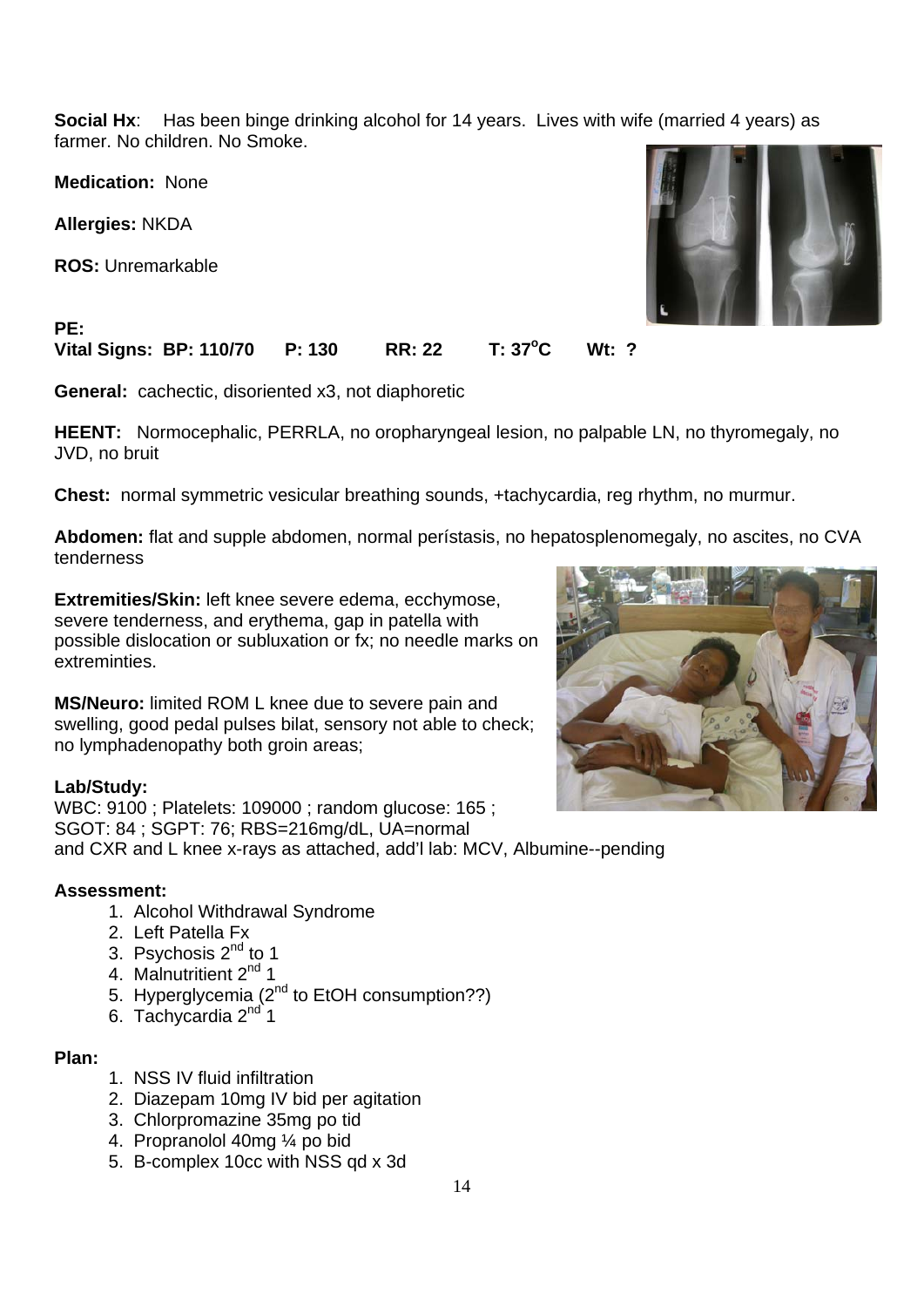- 6. MTV 1 po qd
- 7. Ibuprofen 200mg 3 po tid x 3-5d then prn
- 8. Immobilized the left leg
- 9. Refer for surgical consult at SHCH or Khmer-Soviet Hospital

# **Comments/Notes: Do you agree with my assessment and plan?**

# **Examined by: Mr. Jeroen Van Lerbeirghe and Miss Srey Aun Lam (med students) Date: February 5, 2013**

Please send all replies to kirihospital@gmail.com and cc: to rithychau@sihosp.org

*The information transmitted in this e-mail is intended only for the person or entity to which it is addressed and may contain confidential and/or privileged material. Any review, retransmission, dissemination or other use of or taking of any action in reliance upon, this information by persons or entities other than the intended recipient is prohibited. If you received this e-mail in error, please contact the sender and delete material from any computer.*

**From:** Robibtelemed **To:** kirihospital@gmail.com **Cc:** Bernie Krisher ; Thero So Nourn ; Rithy Chau ; leypreab@sihosp.org **Sent:** Monday, February 11, 2013 8:49 AM **Subject:** Patient with patella fracture referral to SHCH for surgical evaluation

Dear Mr. Polo,

Dr. Ley, SHCH Surgeon, agreed to receive the patient (KS#RK00408, 33M) with patella fracture to be reffered to SHCH for surgical evaluation so could you please arrange him with his care taker come to Phnom Penh tomorrow and he needs to come to SHCH on Wednesday morning February 13, 2013.

Best regards, Sovann

**From:** Hospital Rattanakiri Referral **To:** Robibtelemed **Cc:** Bernie Krisher ; Thero So Nourn ; Rithy Chau ; leypreap@sihosp.org **Sent:** Monday, February 11, 2013 3:01 PM **Subject:** Re: Patient with patella fracture referral to SHCH for surgical evaluation

Dear Sovann,

Ok, I talked to the patient about referral and will arrange him with care taker to go to Phnom Penh tomorrow by taxi. I gave your phone number to the patient to contact you when they reach to Phnom Penh.

Best regards, Koh Polo

**From:** Robibtelemed **To:** kirihospital@gmail.com **Cc:** Bernie Krisher ; Thero So Nourn ; Laurie & Ed Bachrach ; Ley Preap (leypreap@sihosp.org) ; Rithy Chau ; Kathy Fiamma ; Paul Heinzelmann ; Joseph Kvedar **Sent:** Thursday, February 21, 2013 1:54 PM **Subject:** Progress note of patient KS#RK00408, 33M at SHCH

Dear Mr. Polo,

This is the progress note of the patient KS#RK00408, 33M with diagnosis of Left patella fracture and Alcohol withdrawal who has been referred from Telemedicine program at Rattanakiri on February 12, 2013 and came to see Surgeon at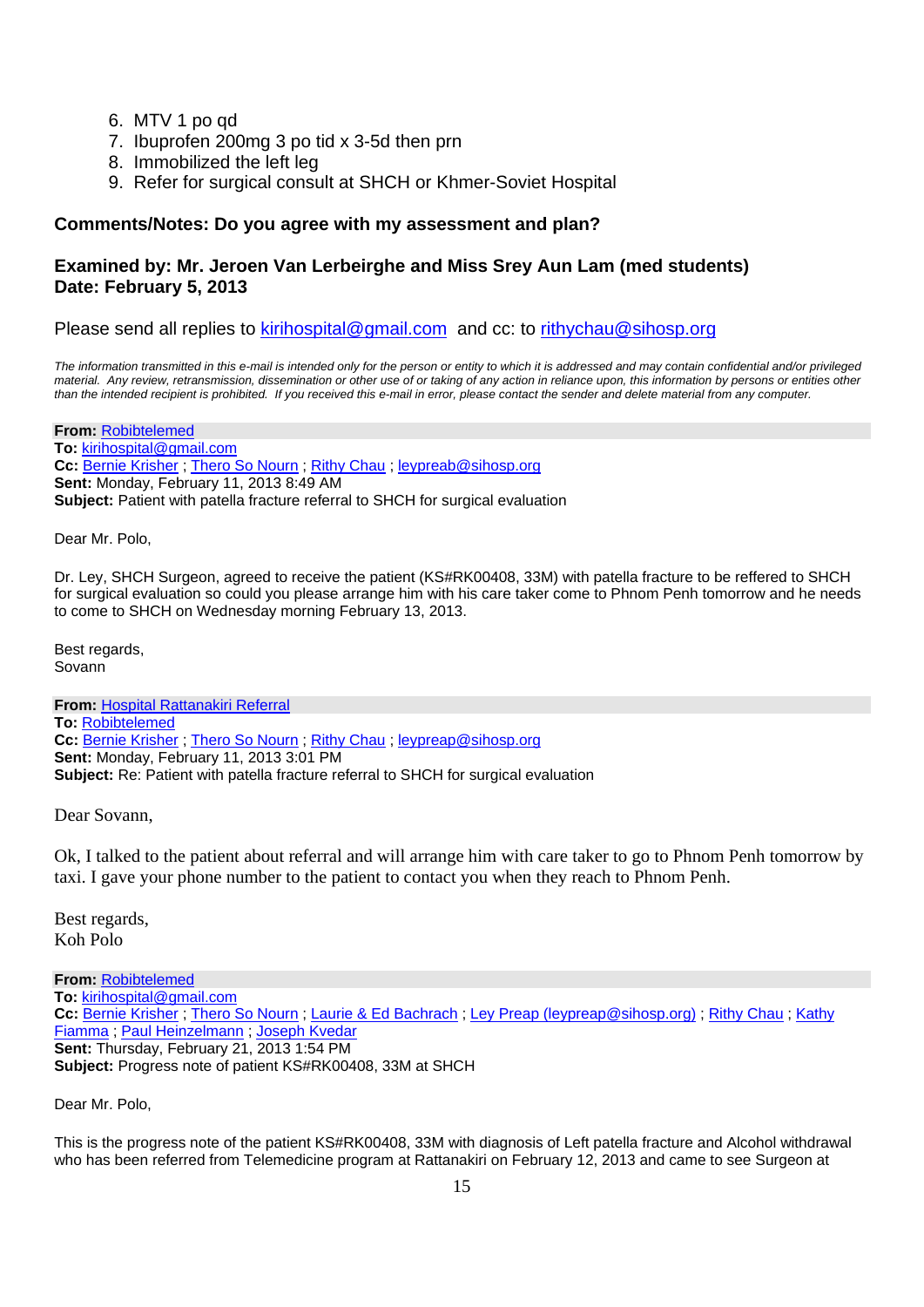SHCH on February 13, 2013. The history was taken and physical examination with blood test, and CXR, Knee x-ray was done. He was admitted to Surgical Ward in the same day and had operation on next day February 14, 2013 with procedure Left Patella Tension Bend Wiring. He has stayed in the surgical ward for four days and physiotherapy has been done and introduced. He was discharged from hospital on February 18, 2013 and follow on February 21, 2013 to check wound and physiotherapy. The wound is clean and dry without sign of inflammation/infection. He was appointed on February 26, 2013 to remove suture and further physiotherapy.

Best regards, Sovann

From: **Hospital Rattanakiri Referral** <kirihospital@gmail.com>

Date: Wed, Feb 6, 2013 at 5:23 PM Subject: Rattanakiri Telemedicine Clinic February 2013, Case#7, PS#RK00409, 28M To: Rithy Chau <rithychau@sihosp.org>, Kruy Lim <kruylim@yahoo.com>, "Kathleen M. Kelleher" <kfiamma@partners.org>, "Paul J. M.D. Heinzelmann" <paul.heinzelmann@gmail.com>, Joseph Kvedar <jkvedar@partners.org>

Cc: Bernie Krisher <br/>berkrish@gmail.com>, Noun SoThero <thero@cambodiadaily.com>, Ed & Laurie Bachrach <lauriebachrach@yahoo.com>

Dear all,

This is case number 7, PS#RK00409, 28M and photos. The other one case number 8 will be ready and sent to you tomorrow. Please reply to the case before Thursday afternoon then the treatment plan can be made accordingly and the patients will come to receive the treatment plan at that noon time.

Thank you very much for your cooperation and support in this project.

Best regards, Polo/Sovann

# **Rattanakiri Provincial Hospital Telemedicine Clinic with Sihanouk Hospital Center of HOPE and Center for Connected Health**



# **Patient: PS#RK00409, 28M (Lapo Village, Yaklorm, Banlung)**

**Chief Complaint:** Gum bleeding, severe headache x 10d

**HPI:** About one month ago he started to have gum bleeding problems with unknown reason. He complained fever and night sweating. Sometimes he saw some ecchymosis on his legs. +dizzy sometimes and +decreased appetite since then, dyspnea, nausea. He complains about having a severe headache sometimes (right more than left), no other neurological symptoms. +melena, no hematemesis, no abdominal pains, no constipation, no vomit, no wt loss. He denied exposure to chemical or toxic substances; no animal bite, no herbal remedy.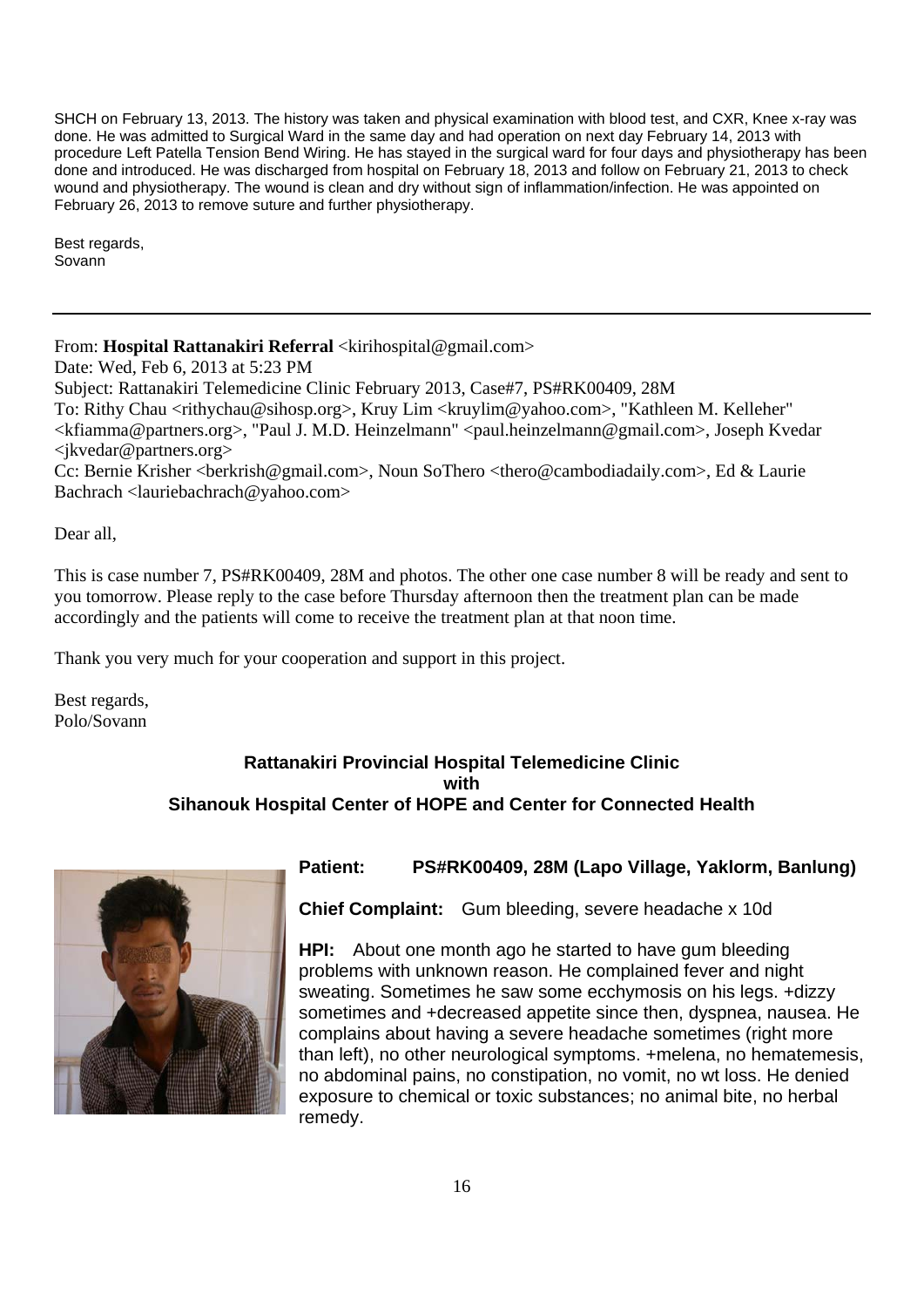He was admitted 2 weeks ago in the hospital last months for this complaint, he got 3 blood transfusions when he was admitted last time 1 month ago for his initial episode of the bleeding. Now he come back for the same complaints. He received one more transfusion several days ago because his Hct=7%. He was ddx with Leukemia or Thalassemia and also treated with Prednisolone 10mg po qd, Cimetidine 200mg po bid, Vit K (1amp) IM, Ampicillin 1g IV tid, LR IV infusion, Paracetamol 300mg IV, MgAl(HO)3 1 po chewable tid. His condition improved slightly and then he was now admitted in the MW for 3d. Telemedicine service was consulted on the  $5^{th}$  Feb.



**PMH/SH:** typhoid fever 3 years ago, malaria as a child

**Family Hx:** negative

**Social Hx**: farmer, has one child. Smokes cigarettes, 1ppd x 14 years. Drinks occasionally alcohol. No illicit drugs.

**Medication:** none

**Allergies:** NKDA

**ROS:** No h/o STI, monogamy relation to his wife

# **PE:**

**Vital Signs: BP: 110/60 P: 78 RR: 22 T: 36.5<sup>o</sup> C Wt: 51 kg** 

**General:** Alert and orientated x 3, no agitation, look pale, mildly lethargic, no diaphoresis

**HEENT:** pale conjunctiva bilat, no swollen glands, no nasal bleeding, at the moment no gingival bleeding. Pale oral mucosa.

**Chest:** CTA, HRRR, no murmur.

**Abdomen:** supple, +BS, no tenderness, no masses, no HSM, normal peristalsis; no CVA tenderness, no eccymose

**Extremities/Skin:** no oedema, no echymosis, moderately pale, no jaudice.

**MS/Neuro:** Unremarkable.

**Rectal:** normal tone, traceable brown-red stool on the glove; hemoccult +

**Lab/Study:** 02/02/2013: malaria neg, WBC 1800, Htc 7%, plt 505,000 05/02/2013—RBS=122mg/dL, UA=normal; Abd US normal; CXR pending;

# **Assessment:**

- 1. ITP?
- 2. Leukemia?
- 3. TB?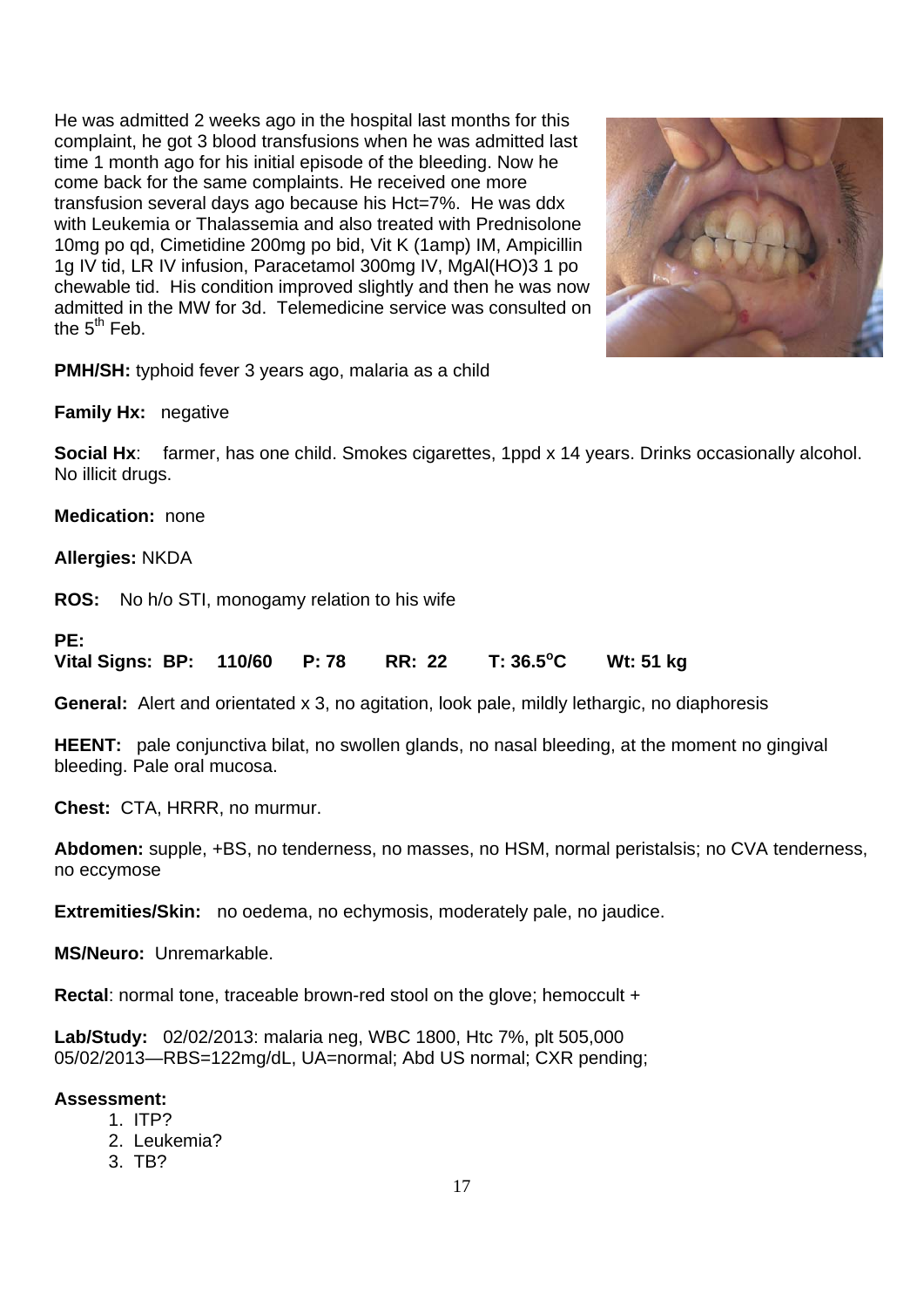- 4. Thalassemia?
- 5. Congenital coagulopathy (late onset)?
- 6. PUD

# **Plan:**

1. Add'l lab: CBC, transaminases, gluc, creat, PT, aPTT, chem, ESR, HIV, HBsAG, HCV- pending

- 2. Amox 500mg 2 po bid x 14d
- 3. Clarithromycin 500mg 1 po bid x 14d
- 4. Omeprazol 20mg 1 po bid x 14d
- 5. Metoclopramide 10mg 1 po bid x 14d
- 6. MTV 1 po qd
- 7. Vit K IM + Prednisolone 10mg PO + LR IV fluid (given in the ward by his MD)
- 8. At least 2 more units of whole blood transfusion—still pending
- 9. Refer for continue care at tertiary center like SHCH or Khmer-Soviet Hospital in PP

# **Comments/Notes: Do you agree with my assessment and plan?**

# **Examined by: Miss Tine Masschaele/Miss Srey On Lam (Medical students) Date: February 5, 2013**

Please send all replies to kirihospital@gmail.com and cc: to rithychau@sihosp.org

*The information transmitted in this e-mail is intended only for the person or entity to which it is addressed and may contain confidential and/or privileged material. Any review, retransmission, dissemination or other use of or taking of any action in reliance upon, this information by persons or entities other than the intended recipient is prohibited. If you received this e-mail in error, please contact the sender and delete material from any computer.*

No answer replied

# From: **Hospital Rattanakiri Referral** <kirihospital@gmail.com>

Date: Thu, Feb 7, 2013 at 11:45 AM

Subject: Rattanakiri Telemedicine Clinic February 2013, Case#8, NK#RK00410, 71F

To: Radiology Boston <radiologyexchange@gmail.com>, Rithy Chau <rithychau@sihosp.org>, Kruy Lim <kruylim@yahoo.com>, "Kathleen M. Kelleher" <kfiamma@partners.org>, "Paul J. M.D. Heinzelmann" <paul.heinzelmann@gmail.com>, Joseph Kvedar <jkvedar@partners.org>

Cc: Bernie Krisher <br/> <br/>berkrish@gmail.com>, Noun SoThero <thero@cambodiadaily.com>, Ed & Laurie Bachrach <lauriebachrach@yahoo.com>

Dear all,

This is the case number 8, NK#RK00410, 71F.

Best regards, Polo/Sovann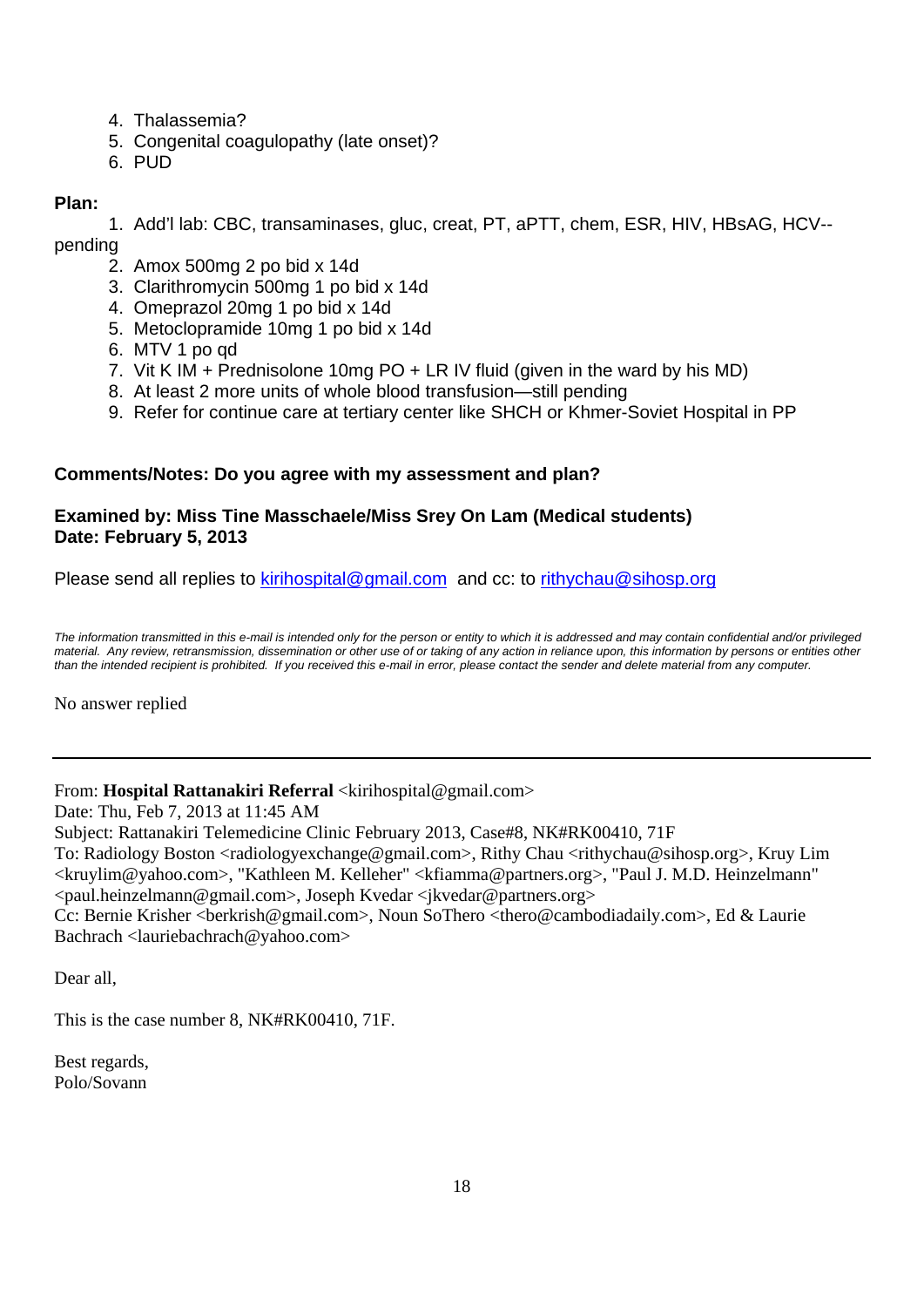# **Rattanakiri Provincial Hospital Telemedicine Clinic with Sihanouk Hospital Center of HOPE and Center for Connected Health**



# **Patient: NK#RK00410, 71F (Katieng Village, Labang I commune, Lumphatta)**

**Chief Complaint:** Joint pain, dyspepsia, constipation

**HPI:** Patient has joint pains for 2 years; she complains that all her joints hurt; she had multiple little traumas in the past (eg. bruised her hand felling off a stair). She has stiffness of both hands in the morning. She can walk only 50m because of pain in both knees. Sometimes she experiences numbness

She is been constipated for 10 days and hasn't passed stool during this period. After that passed stool with mucus, no blood.

Since 5 months she has dyspepsia with regurgitations. She has more pain after eating.

# **PMH/SH:**

3 years ago she has been hospitalized for weakness of both legs.

# **Family Hx:**

/

**Social Hx**: Had 9 children, 8 of them died. Husband died

# **Medication:**

Paracetamol 2 other medications but patient doesn't know name.

# **Allergies:**

**NKDA** 

# **ROS:**

neuro: insomnia: sleeps only 3 hours a night abdomen: Constipation for 10 days. cardio: palpitations, sometimes chestpain respiratory: dyspneu, sometimes hyperventilation musculoskeletal: sometimes paresthesia in fingertips

# **PE:**

**Vital Signs: BP: 143/92 P: 84 RR: 18 T:36.3 <sup>o</sup>** Wt: ? kg Random glc: **92mg/dL** 

**General:** Look stable, normal colour of skin

**HEENT:** No oropharyngeal lesion, pink conjunctiva, no thyroid enlargement, no neck lymph node palpable, no JVD

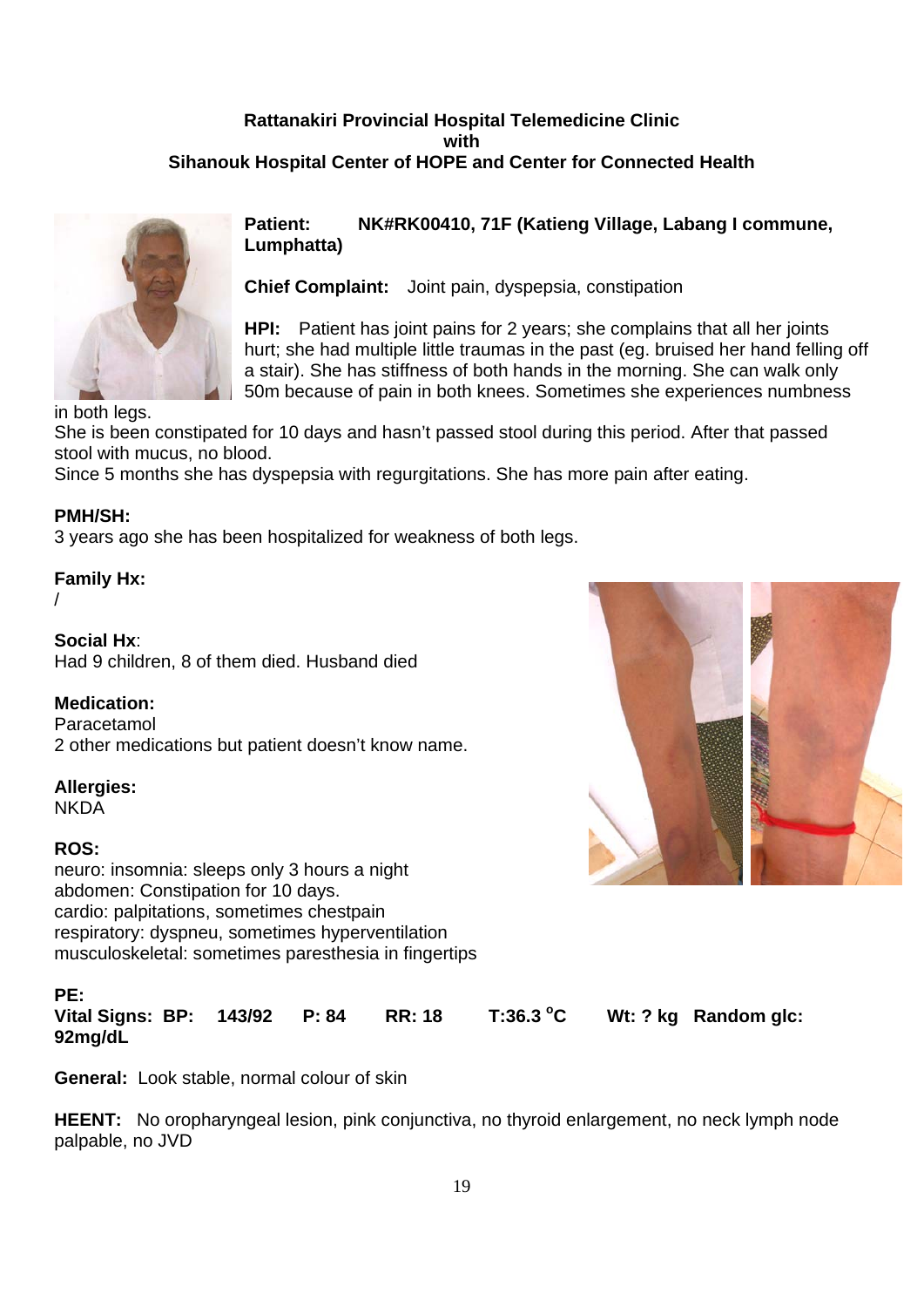**Chest:** inspiratory rough crackles at left lower lobe. HRRR, no murmur

**Abdomen:** Supple and flat, epigatric tenderness while deep palpation, mass about 4x5cm, firm, mobile in LLQ

**Rectal examination:** No masses, no stool, no fecal impaction.

# **Lab/Study:**

X-Ray of chest shows broad hili, a consolidation of left lower lobe

# **Assessment:**

- 1. Gastritis
- 2. Pneumonia? (left lower lobe, atypical?)
- 3. Osteoarthritis
- 4. Constipation/Fecal mass in sigmoid
- 5. Coloncancer?

# **Plan:**

- 1. Famotidine 40mg 1t po qhs for one month
- 2. Mebendazole 100mg 5t po qhs once
- 3. Clarithromycin 500mg 1t po bid for 7d
- 4. Paracetamol 500mg 1t po qid prn
- 5. Bisacodyl 5mg 1t po qd
- 6. Refer for colonoscopy in SHCH or other hospital in PP
- 7. Draw blood for CBC, Lyte, Calcium, Creat at SHCH

# **Comments/Notes: Do you agree with my assessment and plan?**

**Examined by: Mr. Jeroen Van Lerbeirghe (Medical student) Date: February 7, 2013**

Please send all replies to kirihospital@gmail.com and cc: to rithychau@sihosp.org

*The information transmitted in this e-mail is intended only for the person or entity to which it is addressed and may contain confidential and/or privileged material. Any review, retransmission, dissemination or other use of or taking of any action in reliance upon, this information by persons or entities other than the intended recipient is prohibited. If you received this e-mail in error, please contact the sender and delete material from any computer.*

No answer replied

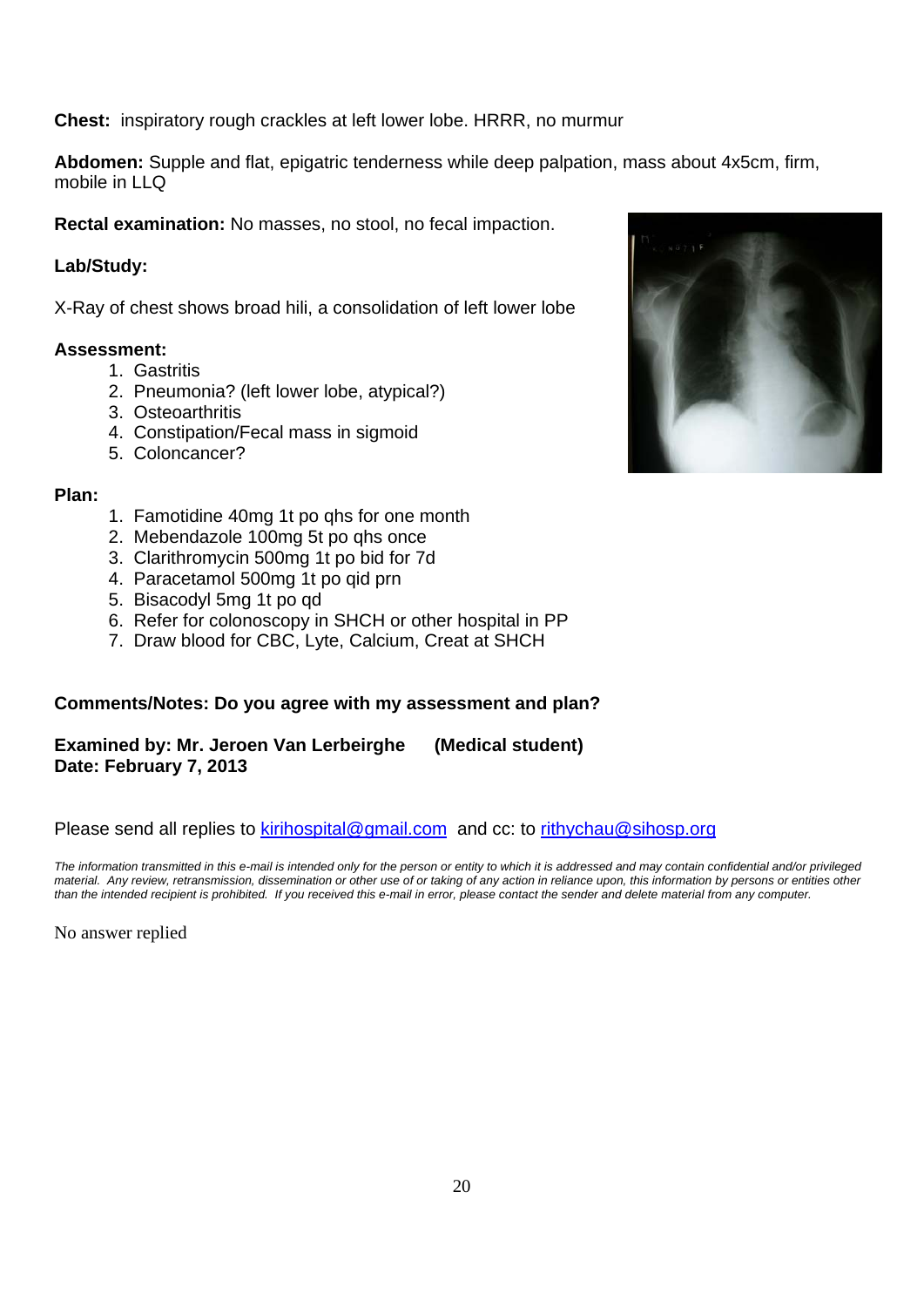# **Thursday, February 7, 2013**

# **Follow-up Report for Rattanakiri TM Clinic**

There were 8 new patients seen during this month TM clinic at Rattanakiri Referral Hospital (RRH). The data of 8 cases was transmitted and received replies from both Phnom Penh and Boston, and other 19 patients came for brief consult and refill medication only, and other 12 new patients seen by PA Rithy for minor problem without sending data. Per advice sent by Partners in Boston and Phnom Penh Sihanouk Hospital Center of HOPE as well as advices from PA Rithy on site, the following patients were managed and treated per local staff:

[Please note that in general the practice of dispensing medications at RRH for all patients is usually limited to a maximum of 7 days treatment with expectation of patients to return for another week of supplies if needed be. This practice allows clinicians to monitor patient compliance to taking medications and to follow up on drug side effects, changing of medications, new arising symptoms especially in patients who live away from the town of Banlung and/or illiterate. Nearly all medications and some lab tests not available/done at RRH are provided by SHCH to TM patients at no cost]

# **Treatment Plan for Rattanakiri TM Clinic February 2013**

- **1. PY#RK00403, 55M (Prak Village, Samaky, Ochum) Diagnosis:**
	- 1. CHF
	- 2. VHD?

#### **Treatment:**

- 1. Digoxin 0.25mg 1/2t po qd (#30)
- 2. Furosemide 40mg 1/4t po qd (#15)
- 3. Spironolactone 25mg 1/2t po qd (#30)
- 4. MTV 1t po qd (#60)
- 5. Draw blood for CBC, Lyte, Creat, Tot chole, TG, and TSH at SHCH

#### **Lab result on February 7, 2013**

| <b>WBC</b>   | $=6.8$  | $[4 - 11 \times 10^9/L]$             | Na<br>$=138$          | $[135 - 145]$   |
|--------------|---------|--------------------------------------|-----------------------|-----------------|
| RBC          | $=4.7$  | $[4.6 - 6.0x10^{12}/L]$              | $= 3.2$<br>K          | $[3.5 - 5.0]$   |
| Hb           | $=12.5$ | $[14.0 - 16.0g/dL]$                  | СI<br>$=102$          | $[95 - 110]$    |
| Ht           | $= 41$  | $[42 - 52\%]$                        | Creat $=133$          | $[53 - 97]$     |
| <b>MCV</b>   | $= 87$  | $[80 - 100f]$                        | T. Chol $=3.4$        | $[<5.7]$        |
| <b>MCH</b>   | $=27$   | $[25 - 35pg]$                        | TG<br>$=0.8$          | $[-1.7]$        |
| $MHCH = 31$  |         | $[30 - 37\%]$                        | <b>TSH</b><br>$=1.27$ | $[0.27 - 4.20]$ |
| Plt          | $= 142$ | $[150 - 450x10^9/L]$                 |                       |                 |
| Lymph $=2.4$ |         | $[1.00 - 4.00 \times 10^9/\text{L}]$ |                       |                 |

#### **Recommendation after blood test resulted: Keep the same treatment and recommend for 2D echo of the heart**

#### **2. KO#RK00404, 50years old female (Svay village, Beung kanseng commune, Banlung) Diagnosis:**

- 1. PUD
- 2. GERD
- 3. Parasititis

#### **Treatment:**

- 1. Metronidazole 250mg 2t po bid for 14d (#56)
- 2. Amoxicillin 500mg 2t po bid for 14d (#56)
- 3. Omeprazole 20mg 1t po bid for 14d (#30)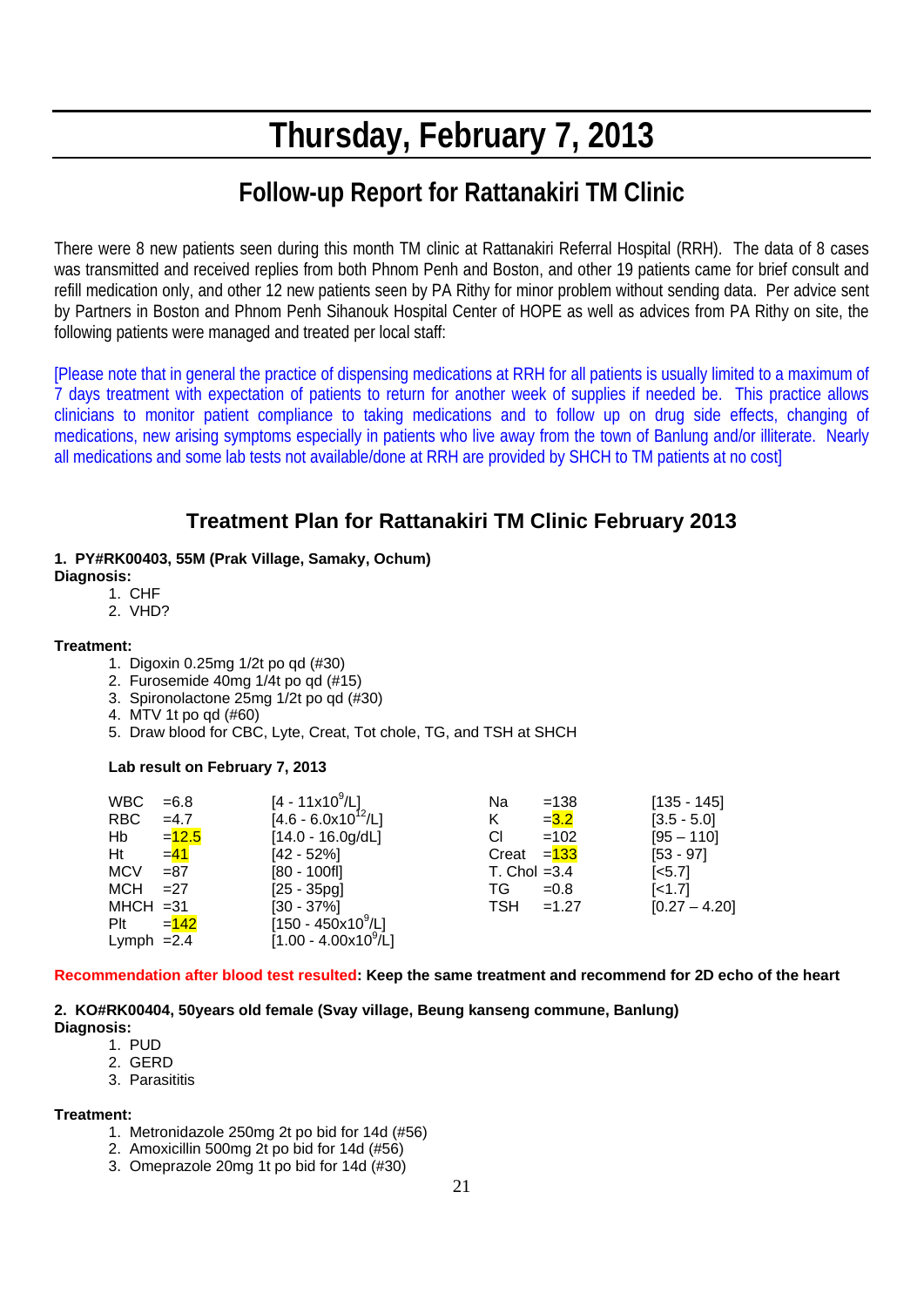- 4. Metoclopramide 10mg 1t po qhs for 14d (#15)
- 5. Albendazole 400mg 1t po bid for 5d (#10)
- 6. GERD prevention education

#### **3. SS#RK00405, 55M (Kork, Bor Keo)**

#### **Diagnosis:**

- 1. Goiter
- 2. Neck tumor??

#### **Treatment:**

1. Draw blood for TSH at SHCH

#### **Lab result on February 7, 2013**

 $TSH = 0.36$  [0.27 - 4.20]

#### **Recommendation after blood test resulted: Plan to do FNA for cytology in next follow up**

#### **4. LH#RK00406, 44F (7 Makara Village, LBS, Banlung)**

#### **Diagnosis:**

- 1. Right kidney stone
- 2. Cystitis
- 3. Bacterial vaginosis

#### **Treatment:**

- 1. Drink plenty of water
- 2. Ciprofloxacin 500mg 1t po bid for 3d (#6)
- 3. Metronidazole 250mg 1t tid for 5d (#15)

#### **5. ES#RK00407, 20F (Yern village, Kork commune, Bokeo district) Diagnosis:**

1. Hyperthyroidism

#### **Treatment:**

- 1. Propranolol 40mg 1/4t po qd (#15)
- 2. Draw blood for TSH and FreT4 at SHCH

#### **Lab result on February 7, 2013**

| TSH<br>$=<0.005$   | $[0.49 - 4.67]$ |
|--------------------|-----------------|
| Free T4 $=$ $5100$ | $[12.0 - 22.0]$ |

#### **Recommendation after blood test resulted: Start Carbimazole 5mg 2t po tid**

#### **6. KS#RK00408, 33M (Krobey, Kbal Romeang, Se San)**

**Diagnosis:**

- 1. Alcohol Withdrawal Syndrome
- 2. Left Patella Fx
- 3. Psychosis 2<sup>nd</sup> to 1
- 4. Malnutritient 2<sup>nd</sup> 1

#### **Treatment:**

- 1. NSS IV fluid infiltration
- 2. Diazepam 10mg IV bid per agitation
- 3. Chlorpromazine 35mg po tid
- 4. Propranolol 40mg ¼ po bid (#2)
- 5. B-complex 10cc with NSS qd x 3d
- 6. MTV 1 po qd
- 7. Ibuprofen 200mg 3 po tid x 3-5d then prn (#50)
- 8. Immobilized the left leg
- 9. Refer for surgical consult at SHCH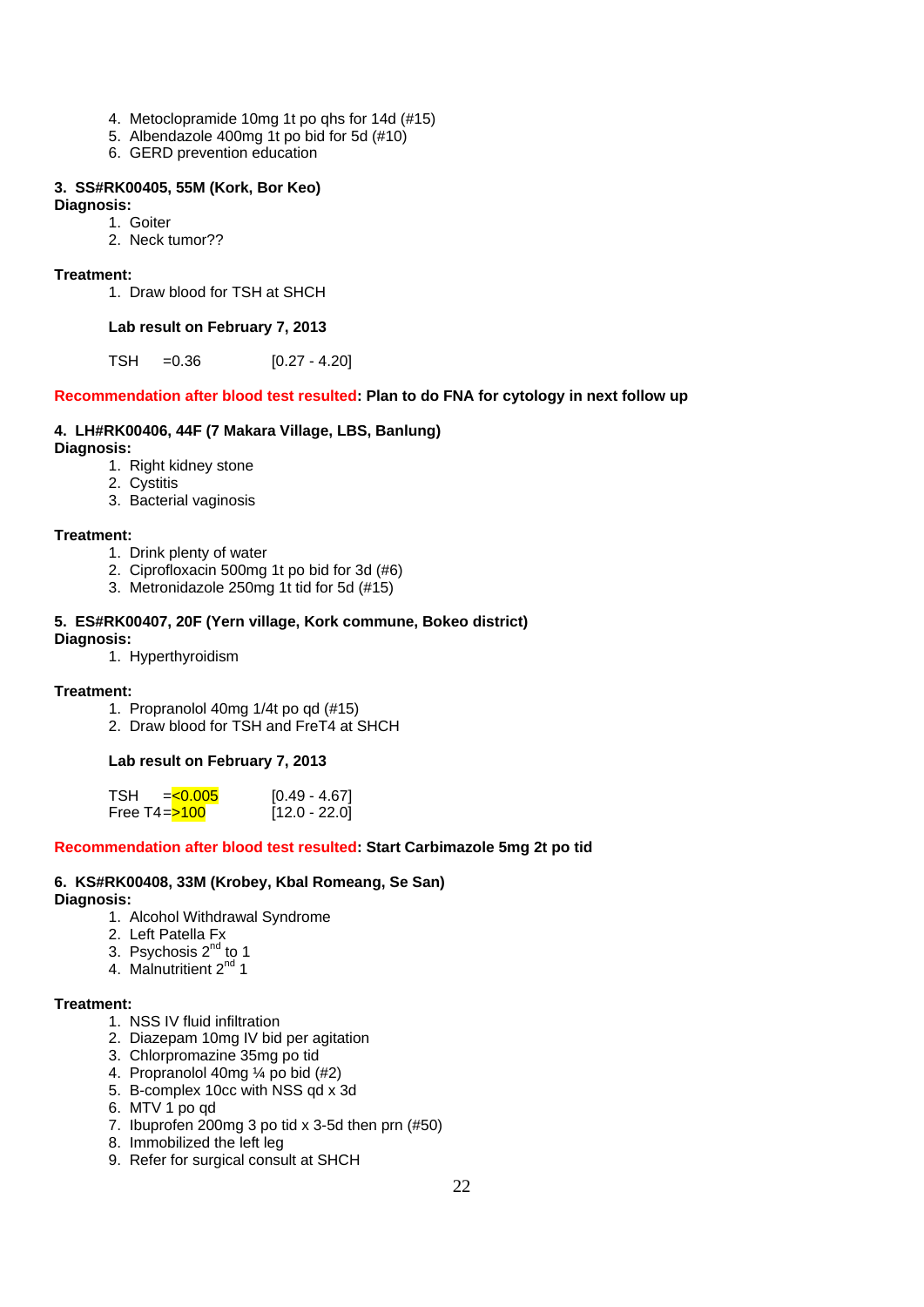#### **7. PS#RK00409, 28M (Lapo Village, Yaklorm, Banlung) Diagnosis:**

- 1. Pancytopenia
- 2. Thalassemia
- 3. TB?
- 4. PUD

#### **Treatment:**

- 1. Amox 500mg 2 po bid x 14d (#56)
- 2. Clarithromycin 500mg 1 po bid x 14d (buy)
- 3. Omeprazol 20mg 1 po bid x 14d (#30)
- 4. Metoclopramide 10mg 1 po bid x 14d (#28)
- 5. MTV 1 po qd (#60)
- 6. Folate 5mg 1t po bid (#100)
- 7. Vit K IM + Prednisolone 10mg PO + LR IV fluid (given in the ward by his MD)
- 8. At least 2 more units of whole blood transfusion—still pending

9. Draw blood for CBC, Peripheral blood smear, Lyte, Creat, GLucose, Transaminase, TSH, ESR and Hb electrophoresis at SHCH

#### **Lab result on February 7, 2013**

| <b>WBC</b>   | $=1.4$     | $[4 - 11x10^9/L]$                    | Na         | $= 132$  | $[135 - 145]$     |
|--------------|------------|--------------------------------------|------------|----------|-------------------|
| RBC          | $= 1.3$    | $[4.6 - 6.0x10^{12}/L]$              | K          | $= 3.6$  | $[3.5 - 5.0]$     |
| Hb           | $= 3.1$    | $[14.0 - 16.0g/dL]$                  | CI         | $= 99$   | $[95 - 110]$      |
| Ht           | $= 9.9$    | $[42 - 52%]$                         | Creat      | $= 55$   | $[53 - 97]$       |
| <b>MCV</b>   | $= 75$     | $[80 - 100f]$                        | Gluc       | $= 6.9$  | $[4.2 - 6.4]$     |
| <b>MCH</b>   | $= 24$     | $[25 - 35pg]$                        | AST        | $= 33$   | $\left[40\right]$ |
| $MHCH = 31$  |            | $[30 - 37\%]$                        | <b>ALT</b> | $= 24$   | [<41]             |
| Plt          | $=$ $<$ 10 | $[150 - 450x10^9/L]$                 | TSH        | $= 1.15$ | $[0.27 - 4.20]$   |
| Lymph $=1.1$ |            | $[1.00 - 4.00 \times 10^9/\text{L}]$ |            |          |                   |

ESR:  $\frac{160}{160}$  [0 – 15]

#### **Peripheral blood smear**

Microcytic: 2+ Hypochromic: 3+

#### **Hemoglobin electrophoresis**

| Hb A               | 78.7 | [97 - 98]      |
|--------------------|------|----------------|
| Hb F or Hb variant | 3.5  | $\left[$ < 1.0 |
| Hb E               | 15.1 | [Absence]      |
| Hb A2              | 2.7  | $[2.2 - 3.2]$  |

#### **8. NK#RK00410, 71F (Katieng Village, Labang I commune, Lumphatta) Diagnosis:**

- 1. Gastritis
- 2. Pneumonia? (left lower lobe, atypical?)
- 3. Osteoarthritis
- 4. Constipation/Fecal mass in sigmoid

#### **Treatment:**

- 1. Famotidine 40mg 1t po qhs for one month (#30)
- 2. Mebendazole 100mg 5t po qhs once (#5)
- 3. Clarithromycin 500mg 1t po bid for 7d (#14)
- 4. Paracetamol 500mg 1t po qid prn (#30)
- 5. Bisacodyl 5mg 1t po qd (#10)
- 6. Draw blood for CBC, Lyte, Calcium, Creat at SHCH

#### **Lab result on February 7, 2013**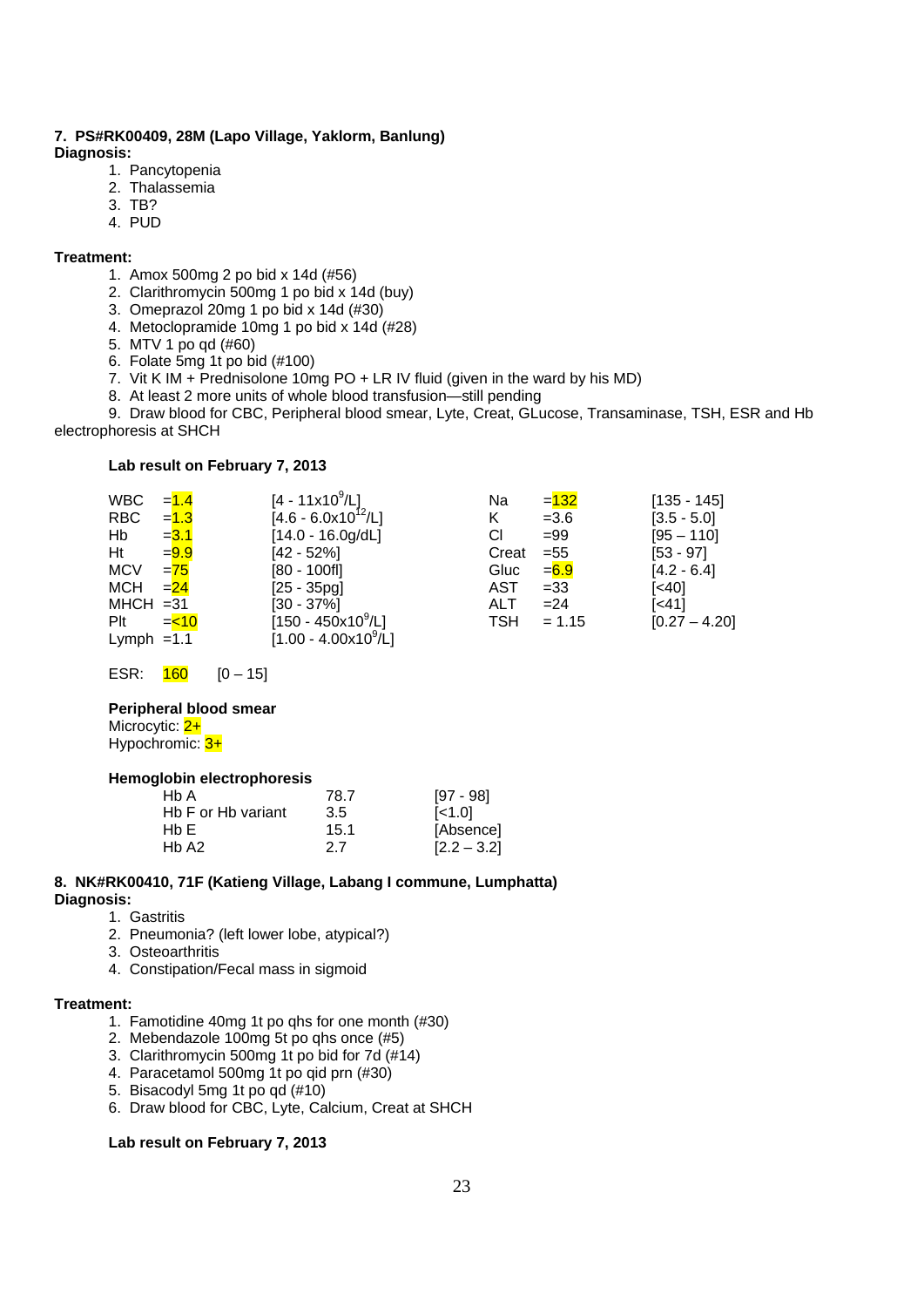| <b>WBC</b>    | $=4.4$   | $[4 - 11 \times 10^9/L]$             | Na     | $=137$  | $[135 - 145]$   |
|---------------|----------|--------------------------------------|--------|---------|-----------------|
| RBC.          | $= 3.7$  | $[3.9 - 5.5x10^{12}/L]$              | K      | $=4.2$  | $[3.5 - 5.0]$   |
| Hb            | $= 10.5$ | $[12.0 - 15.0g/dL]$                  | СI     | $=104$  | $[95 - 110]$    |
| Ht            | $=35$    | $[35 - 47\%]$                        | Creat  | $= 89$  | $[44 - 80]$     |
| <b>MCV</b>    | $= 93$   | $[80 - 100f]$                        | $Ca2+$ | $=1.52$ | $[1.12 - 1.32]$ |
| <b>MCH</b>    | $= 28$   | $[25 - 35pg]$                        |        |         |                 |
| $MHCH = 30$   |          | $[30 - 37\%]$                        |        |         |                 |
| Plt           | $= 287$  | $[150 - 450x10^9/L]$                 |        |         |                 |
| Lymph $= 0.9$ |          | $[1.00 - 4.00 \times 10^9/\text{L}]$ |        |         |                 |

#### **Recommendation after blood test resulted: Keep the same treatment**

#### **Patient who come for brief consultation and refill medicine**

#### **1. NS#RK00006, 26F (Village I)**

#### **Diagnosis:**

- 1. Lt total, Rt subtotal thyroidectomy
- 2. Hypothyroidism (Secondary to ATS)
- 3. Hypocalcemia

#### **Treatment:**

- 1. Ca/Vit 500mg/400UI 1t po bid (buy)
- 2. Draw blood for Free T4 at SHCH

#### **Lab result on February 7, 2013**

 $F T4 = 11.20$  [12.0 – 22.0]

**Recommendation after blood test resulted:** Hold Carbimazole then recheck Free T4 in two months

# **2. NH#RK00010, 59F (Village III)**

#### **Diagnosis:**

- 1. HTN
- 2. DMII
- 3. VHD (AI/MR)

#### **Treatment:**

- 1. Atenolol 50mg 1t po bid (#30)
- 2. HCTZ 25mg 2t po qd (#60)
- 3. Captopril 25mg 1t po bid (buy)
- 4. Glibenclamide 5mg 1t po bid (buy)
- 5. Metformin 500mg 2t po bid (#100)
- 3. Draw blood for TSH at SHCH

#### **Lab result on February 7, 2013**

TSH =  $1.07$  [0.27 –  $4.20$ ]

**Recommendation after blood test resulted:** Keep the same treatment

#### **3. KY#RK00069, 65F (Village III)**

**Diagnosis:** 

1. DMII with PNP

#### **Treatment:**

- 1. Glibenclamide 5mg 1t po bid (buy)
- 2. Metformin 500mg 2t po bid (#100)
- 3. Captopril 25mg 1/2t po bid (buy)
- 4. ASA 100mg 1t po qd (#30)

# **4. EB#RK00078, 41F (Village IV), KON MOM**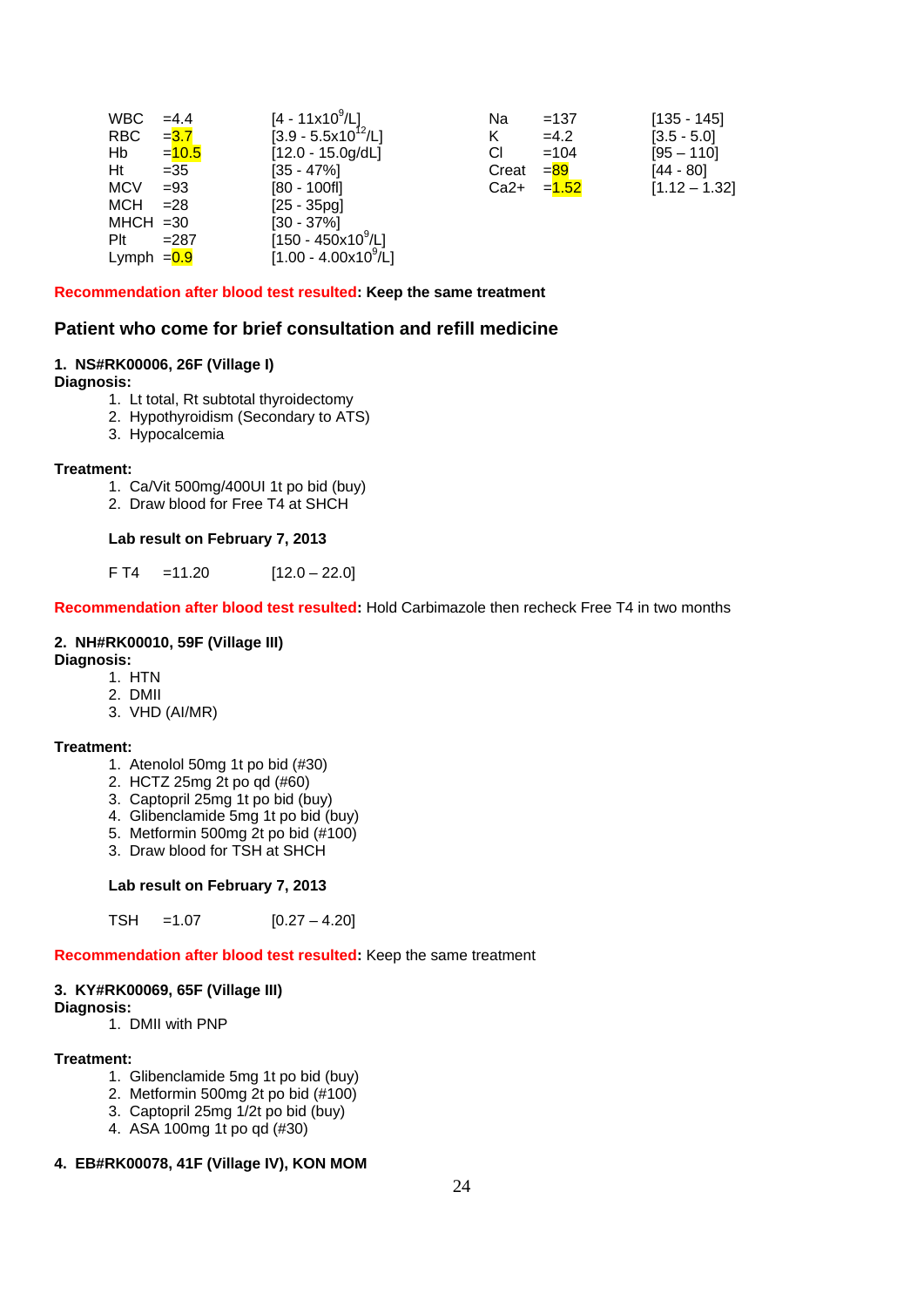#### **Diagnosis:**

- 1. CHF
- 2. Incompleted RBBB

#### **Treatment:**

- 1. Captopril 25mg 1/2t po qd (buy)
- 2. Digoxin 0.25mg 1t po qd (#100)
- 3. Spironolactone 25mg 1t po bid (#150)

# **5. SP#RK00081, 58F (Village III, LBS)**

#### **Diagnosis:**

- 1. HTN
- 2. DMII
	- 3. Liver cirrhosis

#### **Treatment:**

- 1. Glibenclamide 5mg 1t po bid (buy)
- 2. Metformin 500mg 1t po bid (#60)
- 3. Amlodipine 5mg 1t po qd (#30)
- 4. Spironolactone 25mg 1t po bid (#60)
- 5. Propranolol 40mg 1/4t po bid (#15)
- 6. Draw blood for Transaminase at SHCH

#### **Lab result on February 7, 2013**

| AST | $= 88$ | [<33] |
|-----|--------|-------|
| ALT | $=39$  | [<32] |

**Recommendation after blood test resulted:** Keep the same treatment

# **6. OT#RK00155, 52F (Bor Keo)**

#### **Diagnosis:**

- 1. HTN
- 2. DMII
- 3. Hyperlipidemia

# **Treatment:**

- 1. Metformin 500mg 2t po bid (#100)
- 2. Captopril 25mg 1t po bid (#buy)
- 3. Atenolol 50mg 1/2t po bid (#30)
- 4. ASA 100mg 1t po qd (#30)
- 5. Amitriptylin 25mg 1/2t po qhs (#15)
- 6. Insulin NPH 23UI qAM and 5UI qPM (buy)

#### **7. KK#RK00231, 51F (Village I)**

- **Diagnosis:** 
	- 1. DMII

#### **Treatment:**

- 1. Glyburide 2.5mg 1t po bid (#60)
- 2. Metformin 500mg 1t po bid (buy)
- 3. Captopril 25mg 1/4t po bid (buy)
- 4. ASA 100mg 1t po qd (#30)

### **8. SV#RK00256, 49M (Village I)**

#### **Diagnosis:**

- 1. DMII 2. HTN
- 

#### **Treatment:**

1. Glibenclamide 5mg 1t po bid (#50)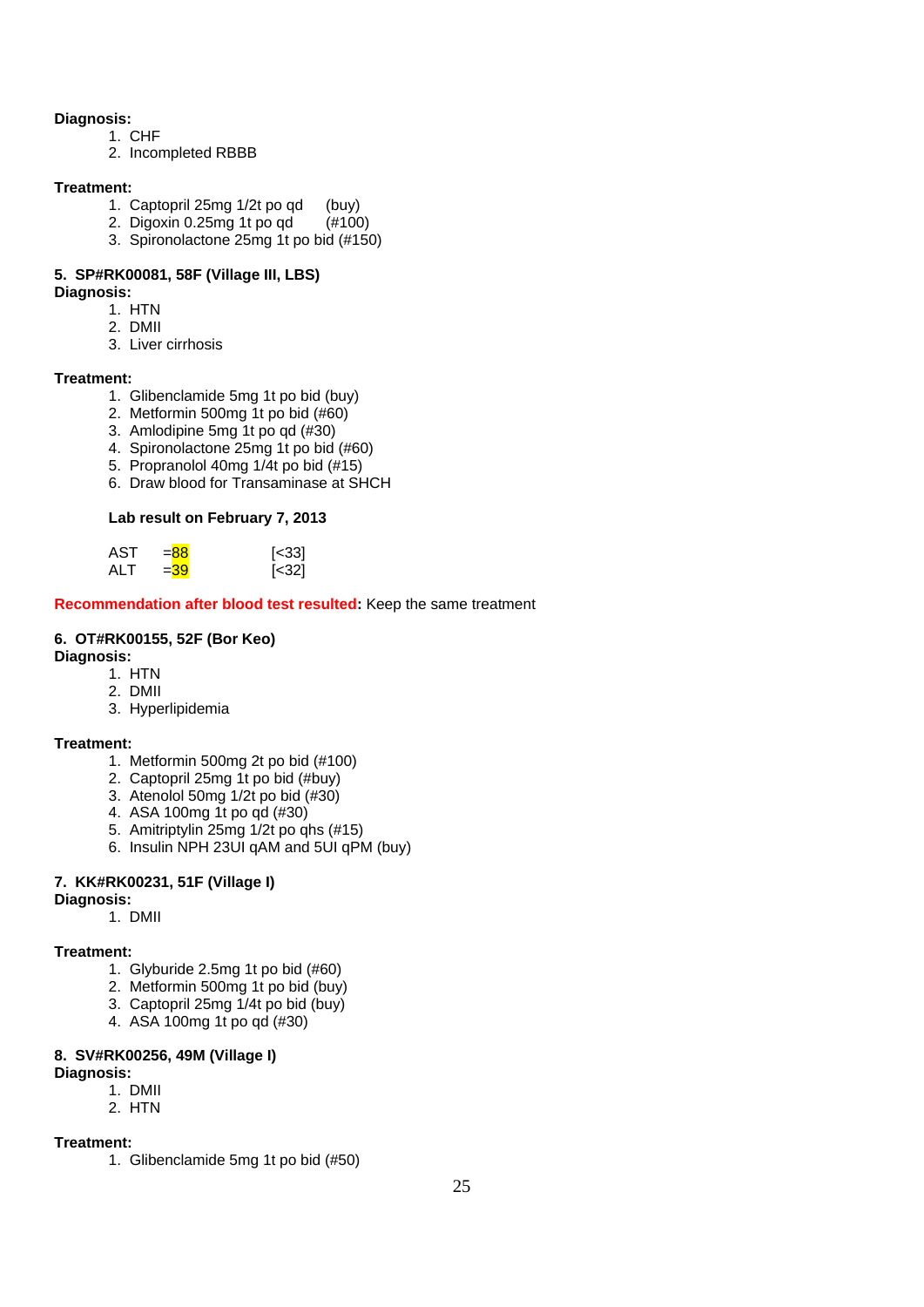- 2. Metformin 500mg 3t qAM and 2t qPM (#50)
- 3. Captopril 25mg 1/2t po bid (buy)

#### **9. KC#RK00260, 50F (Village V)**

**Diagnosis:** 

1. DMII

#### **Treatment:**

- 1. Metformin 500mg 1t po bid (#50)
- 2. Captopril 25mg 1/4t po bid (buy)

#### **10. VC#RK00268, 70M (Bey Srok Village) Diagnosis:**

- 1. DMII 2. HTN
- 

#### **Treatment:**

- 1. Metformin 500mg 3t po qAM and 2t qPM (buy)
- 2. Glibenclamide 5mg 2t po bid (buy)
- 3. Pyoglitazone 15mg 1t po qd (buy)
- 4. Captopril 25mg 1/2t po bid (buy)
- 5. ASA 100mg 1t po qd (buy)

#### **11. CT#RK00318, 33F (Village I)**

#### **Diagnosis:**

1. DMII

#### **Treatment:**

- 1. Metformin 500mg 3t qAM, 2t qPM (#70)
- 2. Glyburide 2.5mg 1t po bid (#120)

#### **12. TS#RK00320, 53M (Village V)**

#### **Diagnosis:**

- 1. DMII
- 2. HTN

#### **Treatment:**

- 1. Glibenclamide 5mg 2t po bid (#60)
- 2. Metformin 500mg 2t po bid (#60)
- 3. Captopril 25mg 1t po bid (buy)

#### **13. HY#RK00341, 43M (Village VI, Labansirk commune) Diagnosis:**

- 1. DMII
- 2. HTN
- 3. Hyperlipidemia

#### **Treatment:**

- 1. Metformine 500mg 1t po bid (#50)
- 2. Glyburide 2.5mg 2t po bid (#120)
- 3. Atenolol 50mg 1/2t po qd (#15)
- 4. Captopril 25mg 1/2t po bid (buy)
- 5. Amitriptylin 25mg 1/4t po qhs (buy)
- 3. Draw blood for Creat, and HbA1C at SHCH

#### **Lab result on February 7, 2013**

| $Creat = 65$   | [53 - 97]     |
|----------------|---------------|
| $HbA1C = 9.01$ | $[4.8 - 5.9]$ |

#### **Recommendation after blood test resulted: Review on diabetic diet**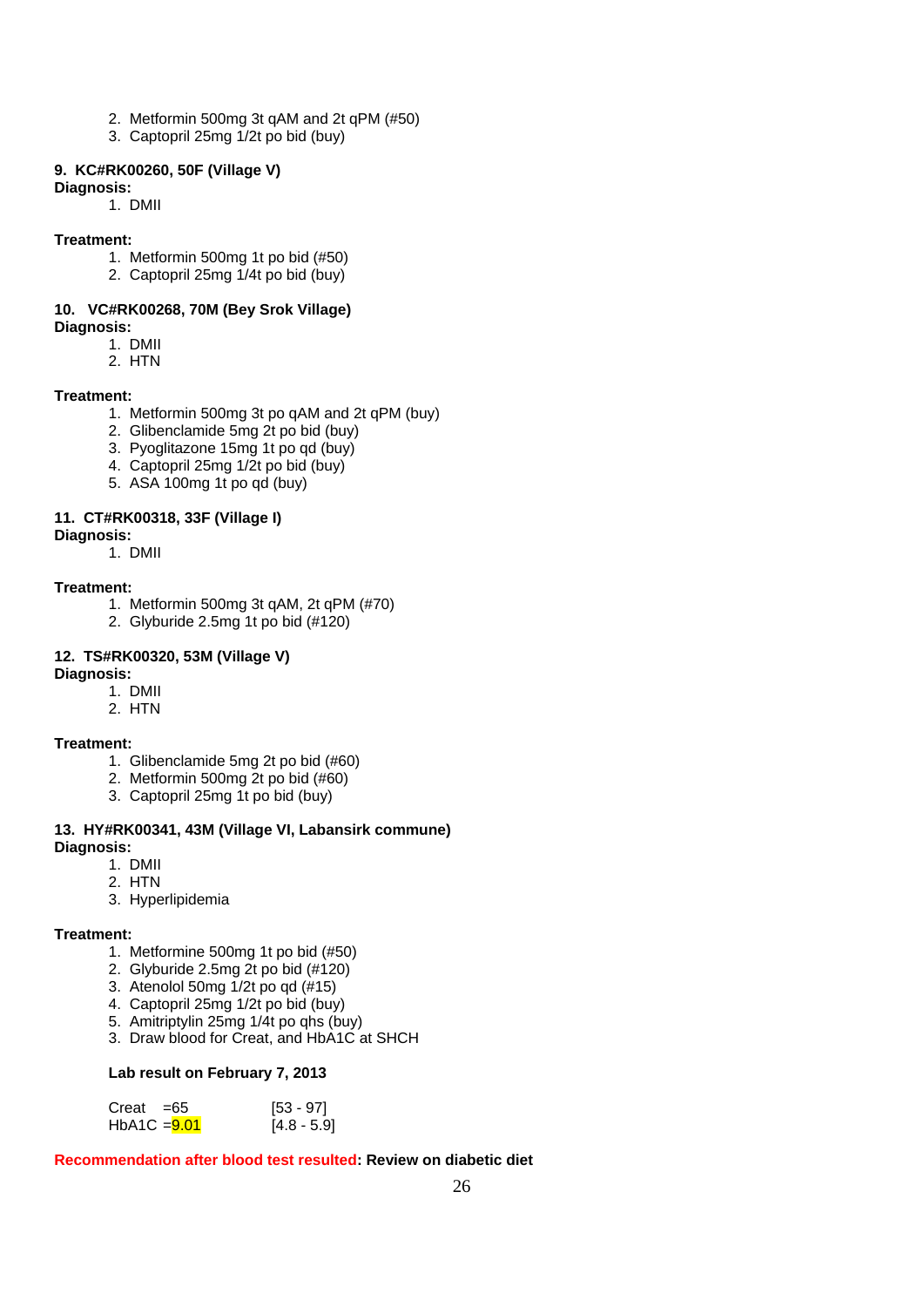#### **14. LV#RK00369, 56F (Village I, LBS)**

#### **Diagnosis:**

1. DMII with PNP

#### **Treatment:**

- 1. Metformin 500mg 3t po qAM and 2t po qPM (#100)
- 2. Glibenclamide 5mg 1t po bid (buy)
- 3. Captopril 25mg 1/4t po bid (buy)
- 4. Amitriptyline 25mg 1/4t po qhs (#8)
- 5. Draw blood for HbA1C at SHCH

#### **Lab result on February 7, 2013**

HbA1C =  $11.16$  [4.8 – 5.9]

#### **Recommendation after blood test resulted: Review on diabetic diet**

#### **15. HS#RK00370, 48F (Village I, LBS)**

#### **Diagnosis:**

- 1. DMII
- 2. HTN
- 3. Renal insufficiency
- 4. Hyperlipidemia

#### **Treatment:**

- 1. Metformin 500mg 2t qAM and 1t qPM (#70)
- 2. Glyburide 2.5mg 2t po bid (#120)
- 3. Captopril 25mg 1/2t po bid (buy)
- 4. Amlodipine 5mg 1t po qd (#30)
- 5. Fenofibrate 100mg 1t po bid (buy)
- 6. Draw blood for Creat, BUN, HbA1C at SHCH

#### **Lab result on February 7, 2013**

| Creat $=274$  | [44 - 80]     |
|---------------|---------------|
| BUN = $11.6$  | [<8.3]        |
| HbA1C $=9.22$ | $[4.8 - 5.9]$ |

#### **Recommendation after blood test resulted: Add Pioglitazone 15mg 1t po qd**

#### **16. CS#RK00390, 52F (Village I, LBS)**

#### **Diagnosis:**

- 1. DMII
- 2. HTN
- 3. Obesity

#### **Treatment:**

- 1. Metformin 500mg 2t po bid (#100)
- 2. Captopril 25mg 1t po bid (buy)
- 3. Amlodipine 10mg 1t po bid (buy)
- 4. HCTZ 25mg 1t po qd (#30)

#### **17. CA#RK00392, 48M (Village III, LBS)**

#### **Diagnosis:**

1. DMII with PNP

#### **Treatment:**

- 1. Metformin 500mg 2t po bid (#100)
- 2. Glibenclamide 5mg 1t po bid (buy)
- 3. Captopril 25mg 1/2t po bid (buy)